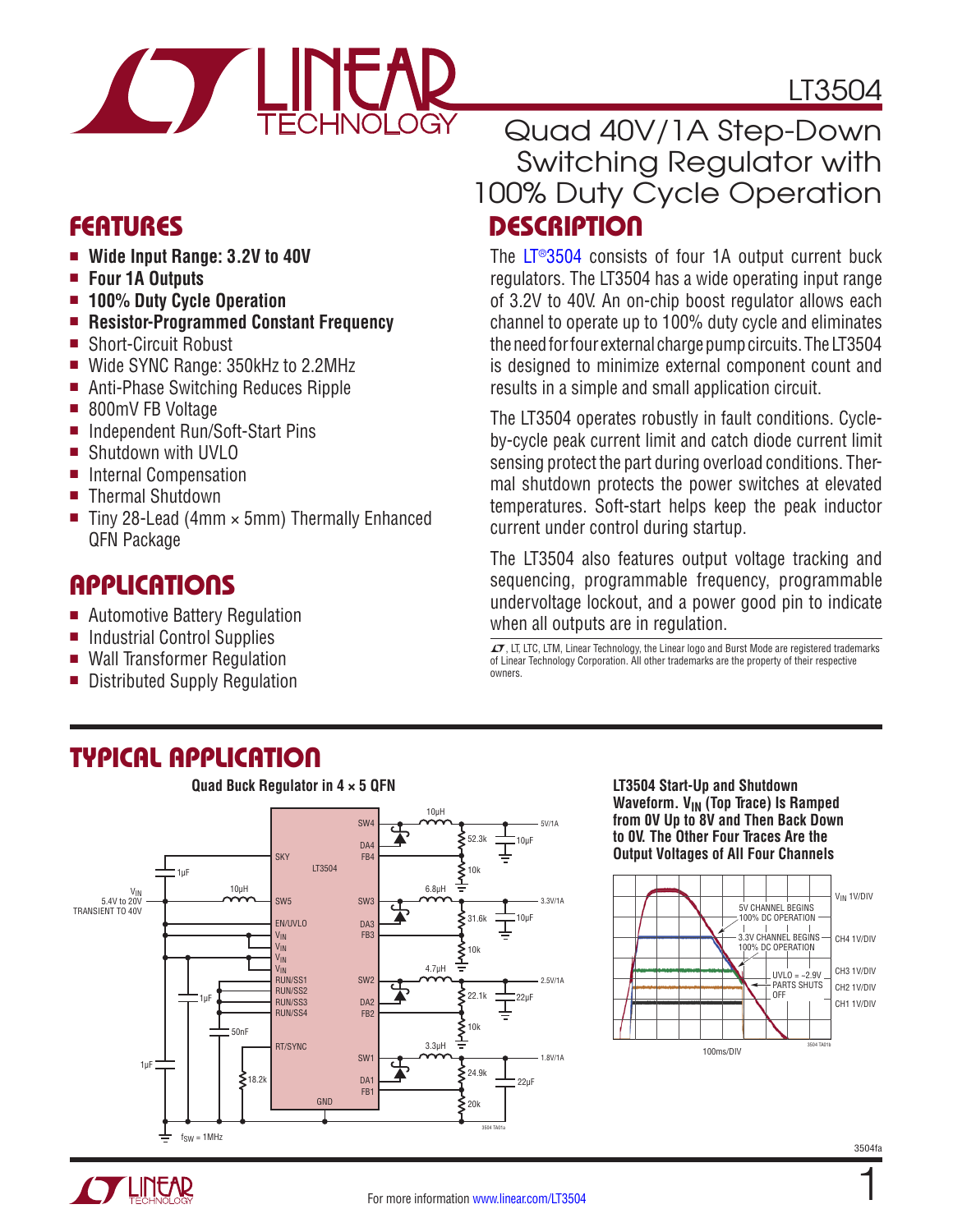#### Absolute Maximum Ratings Pin Configuration **(Note 1)**

| (NOTE 1)                                          |  |
|---------------------------------------------------|--|
|                                                   |  |
|                                                   |  |
|                                                   |  |
|                                                   |  |
|                                                   |  |
|                                                   |  |
|                                                   |  |
|                                                   |  |
|                                                   |  |
| Operating Junction Temperature Range (Notes 2, 8) |  |
|                                                   |  |
|                                                   |  |
|                                                   |  |
|                                                   |  |



# ORDER INFORMATION

| <b>LEAD FREE FINISH</b> | <b>TAPE AND REEL</b> | PART MARKING | <b>PACKAGE DESCRIPTION</b>        | <b>TEMPERATURE RANGE</b> |
|-------------------------|----------------------|--------------|-----------------------------------|--------------------------|
| LT3504EUFD#PBF          | LT3504EUFD#TRPBF     | 3504         | l 28-Lead (4mm × 5mm) Plastic QFN | 1–40°C to 125°C          |
| LT3504IUFD#PBF          | LT3504IUFD#TRPBF     | 3504         | l 28-Lead (4mm × 5mm) Plastic QFN | 1–40°C to 125°C          |

Consult LTC Marketing for parts specified with wider operating temperature ranges. Consult LTC Marketing for information on non-standard lead based finish parts.

For more information on lead free part marking, go to: http://www.linear.com/leadfree/ For more information on tape and reel specifications, go to: http://www.linear.com/tapeandreel/

### **ELECTRICAL CHARACTERISTICS** The  $\bullet$  denotes the specifications which apply over the full operating

temperature range, otherwise specifications are at  $T_A = 25^\circ \text{C}$ .  $V_{\text{IN}} = 12V$  unless otherwise noted.

| <b>SYMBOL</b>                                                                                               | <b>CONDITIONS</b>                                                                                |  | MIN | <b>TYP</b> | <b>MAX</b> | <b>UNITS</b> |
|-------------------------------------------------------------------------------------------------------------|--------------------------------------------------------------------------------------------------|--|-----|------------|------------|--------------|
| EN/UVLO Threshold Voltage                                                                                   | Rising                                                                                           |  | 1.2 | 1.44       | 1.6        | V            |
| EN/UVLO Threshold Voltage Hysteresis                                                                        |                                                                                                  |  |     | 110        |            | mV           |
| <b>EN/UVLO Threshold Current Hysteresis</b><br>$V_{EN/UVLO}$ = Measured Rising Threshold – 50mV<br>(Note 3) |                                                                                                  |  |     | 1.3        |            | μA           |
| Internal V <sub>IN</sub> Undervoltage Lockout                                                               |                                                                                                  |  | 2.4 | 2.9        | 3.2        | V            |
| Quiescent Current (V <sub>IN</sub> ) in Shutdown                                                            | $V_{EN/UVLO} = 0V$                                                                               |  |     | 0.01       | 2          | μA           |
| Quiescent Current (V <sub>IN</sub> )                                                                        | $V_{EN/UVLO}$ = 1V (Note 4)                                                                      |  |     | 4          | 10         | μA           |
| Quiescent Current (V <sub>IN</sub> )                                                                        | $V_{EN/UVLO}$ = 1.5V, $V_{RUN/SS(1,2,3,4)}$ = Open,<br>$V_{FB(1,2,3,4)}$ = 0.9V, $V_{SKY}$ = 17V |  |     | 2.7        |            | mA           |
| Quiescent Current (SKY)                                                                                     | $V_{EN/UVLO}$ = 1.5V, $V_{RUN/SS(1,2,3,4)}$ = Open,<br>$V_{FB(1,2,3,4)}$ = 0.9V, $V_{SKY}$ = 17V |  |     | 4.4        |            | mA           |

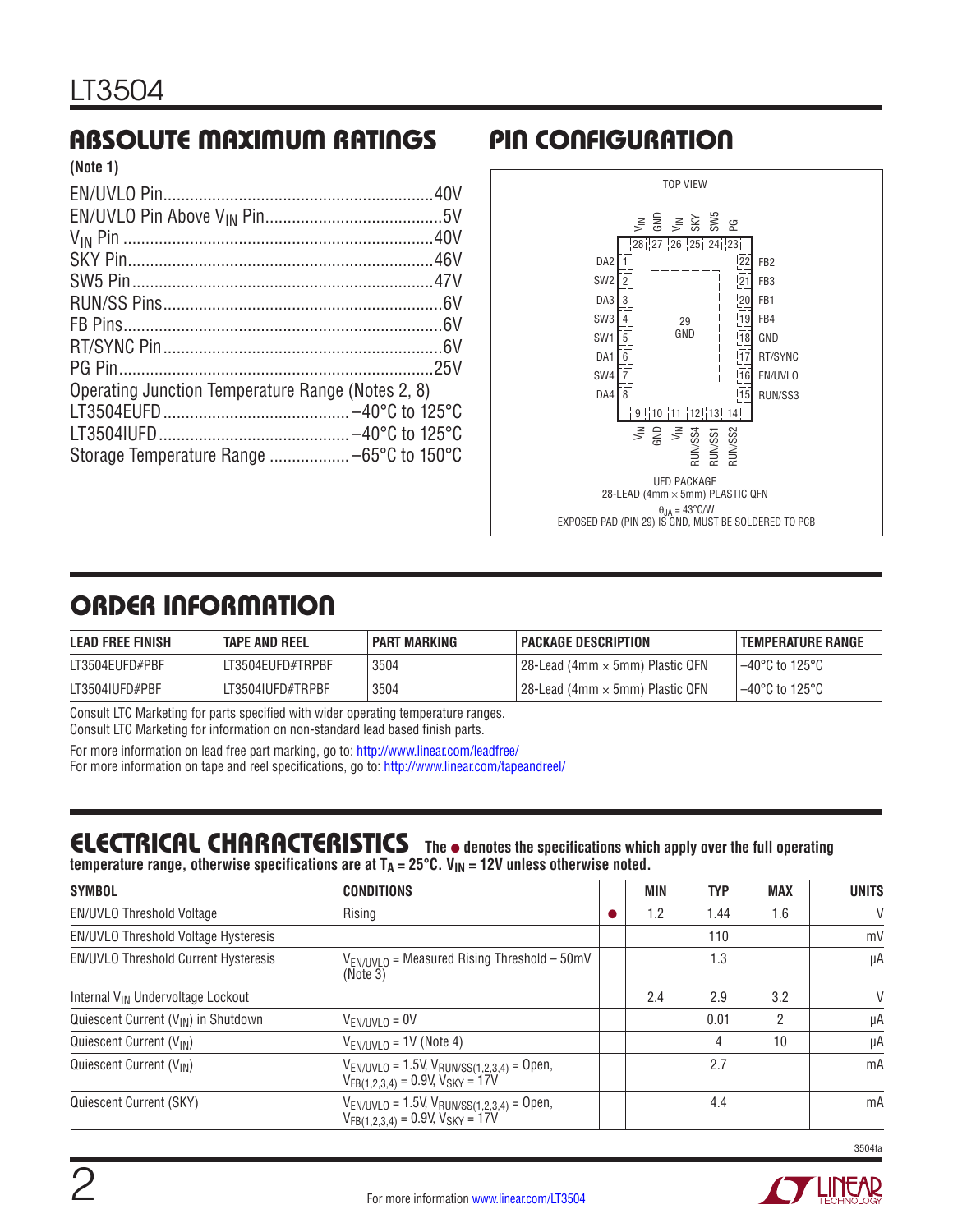### **ELECTRICAL CHARACTERISTICS** The  $\bullet$  denotes the specifications which apply over the full operating

temperature range, otherwise specifications are at T<sub>A</sub> = 25°C. V<sub>IN</sub> = 12V unless otherwise noted.

| <b>SYMBOL</b>                             | <b>CONDITIONS</b>                              | <b>MIN</b>         | <b>TYP</b>   | <b>MAX</b>         | <b>UNITS</b>                    |
|-------------------------------------------|------------------------------------------------|--------------------|--------------|--------------------|---------------------------------|
| <b>RUN/SS Pin Source Current</b>          | $V_{\text{RUN/SS}} = 0V$                       |                    | 1.3          |                    | μA                              |
| RUN/SS Pin Threshold for Switching        | $V_{FB} = 0V$                                  | 50                 | 100          |                    | mV                              |
| Feedback Voltage                          |                                                | 790<br>784         | 800<br>800   | 810<br>816         | mV<br>mV                        |
| FB Pin Current                            | $V_{FB}$ = Measured $V_{FB}$ (Note 5)          |                    | 15           | 150                | nA                              |
| Reference Line Regulation                 | $V_{IN}$ = 5V to 40V                           |                    | $-0.015$     |                    | $\%N$                           |
| <b>SKY Pin Current</b>                    | $ISW = 1A$                                     |                    | 27           | 40                 | mA                              |
| SKY Voltage above V <sub>IN</sub> Voltage | $V_{SKY} - V_{IN}$                             |                    | 4.85         |                    | $\vee$                          |
| <b>Switching Frequency</b>                | $R_T = 6.34k$<br>$R_T = 18.2k$<br>$R_T = 100k$ | 1.8<br>0.85<br>200 | 2.1<br>250   | 2.4<br>1.15<br>300 | <b>MHz</b><br><b>MHz</b><br>kHz |
| Switching Phase                           | $R_T = 18.2k$                                  | 150                | 180          | 210                | Deg                             |
| <b>SYNC Threshold Voltage</b>             |                                                |                    | 1.25         |                    | $\vee$                          |
| <b>SYNC Input Frequency</b>               |                                                | 0.35               |              | 2.2                | <b>MHz</b>                      |
| Switch Current Limit (SW1,2,3,4)          | (Note 6)                                       | 1.45               | 1.75         | 2.1                | A                               |
| Switch V <sub>CESAT</sub> (SW1,2,3,4)     | $I_{SW} = 1A$                                  |                    | 400          |                    | mV                              |
| Switch Leakage Current (SW1,2,3,4)        |                                                |                    | 0.1          | $\overline{2}$     | μA                              |
| Catch Diode Current Limit (SW1,2,3,4)     | $FB = 0V$<br>$FB = 0.7V$                       | 0.75<br>1.0        | 1.15<br>1.45 | 1.33<br>1.67       | А<br>А                          |
| Switch Current Limit (SW5)                | (Note 6)                                       | 220                | 320          |                    | mA                              |
| Switch V <sub>CESAT</sub> (SW5)           | $ISW = 200mA$                                  |                    | 230          |                    | mV                              |
| Switch Leakage Current (SW5)              |                                                |                    | 0.1          | $\overline{2}$     | $\mu A$                         |
| Boost Diode Current Limit (SW5)           | $V_{IN} = 5V$                                  | 350                | 450          |                    | mA                              |
| <b>PG Threshold Offset</b>                | V <sub>FB</sub> Rising                         | 65                 | 90           | 125                | mV                              |
| PG Hysteresis                             | $V_{FR}$ Rising - $V_{FB}$ Falling             |                    | 35           |                    | mV                              |
| PG Voltage Output Low                     | $I_{PG} = 250 \mu A$                           |                    | 180          | 300                | mV                              |
| PG Pin Leakage                            | $V_{PG} = 2V$                                  |                    | 0.01         | 1                  | μA                              |

**Note 1:** Stresses beyond those listed under Absolute Maximum Ratings may cause permanent damage to the device. Exposure to any Absolute Maximum Rating condition for extended periods may affect device reliability and lifetime.

**Note 2:** The LT3504EUF is guaranteed to meet performance specifications from 0°C to 125°C junction temperature. Specifications over the –40°C to 125°C operating junction temperature range are assured by design, characterization and correlation with statistical process controls. The LT3504IUF is guaranteed over the full –40°C to 125°C operating junction temperature range.

**Note 3:** Current flows into pin.

**Note 4:** Quiescent current  $(V_{IN})$  is measured at  $V_{EN/UVLO} = 1V$ 

**Note 5:** Current flows out of pin.

**Note 6:** Current limit is guaranteed by design and/or correlation to static test. Slope compensation reduces current limit at higher duty cycles.

**Note 7:** This IC includes overtemperature protection that is intended to protect the device during momentary overload conditions. Junction temperature will exceed 125°C when overtemperature protection is active. Continuous operation above the specified maximum operating junction temperature may impair device reliability.

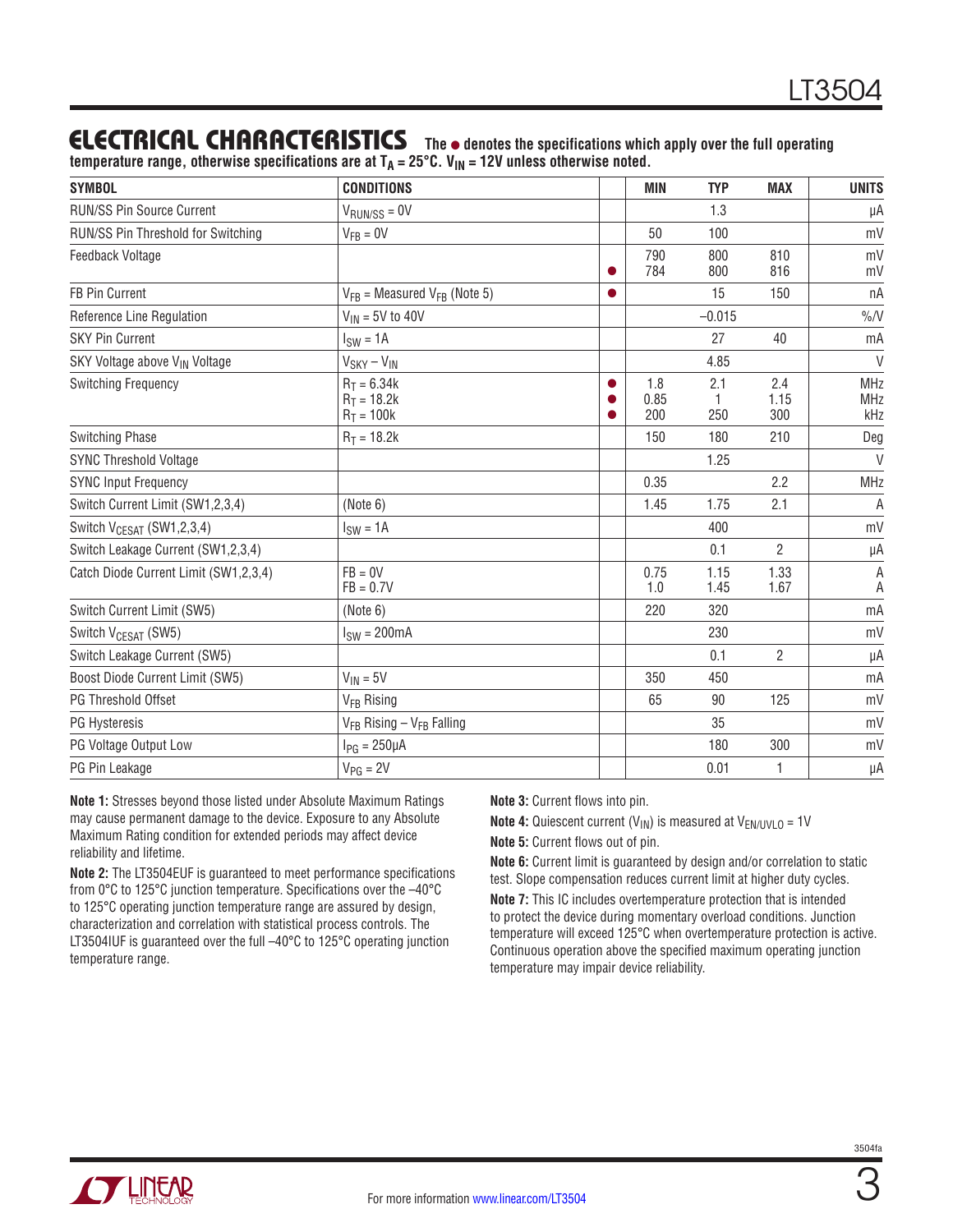## TYPICAL PERFORMANCE CHARACTERISTICS T<sub>A</sub> = 25°C, unless otherwise noted.











**Efficiency, f = 1MHz**







**EN/UVLO Threshold EN/UVLO Pin Current**





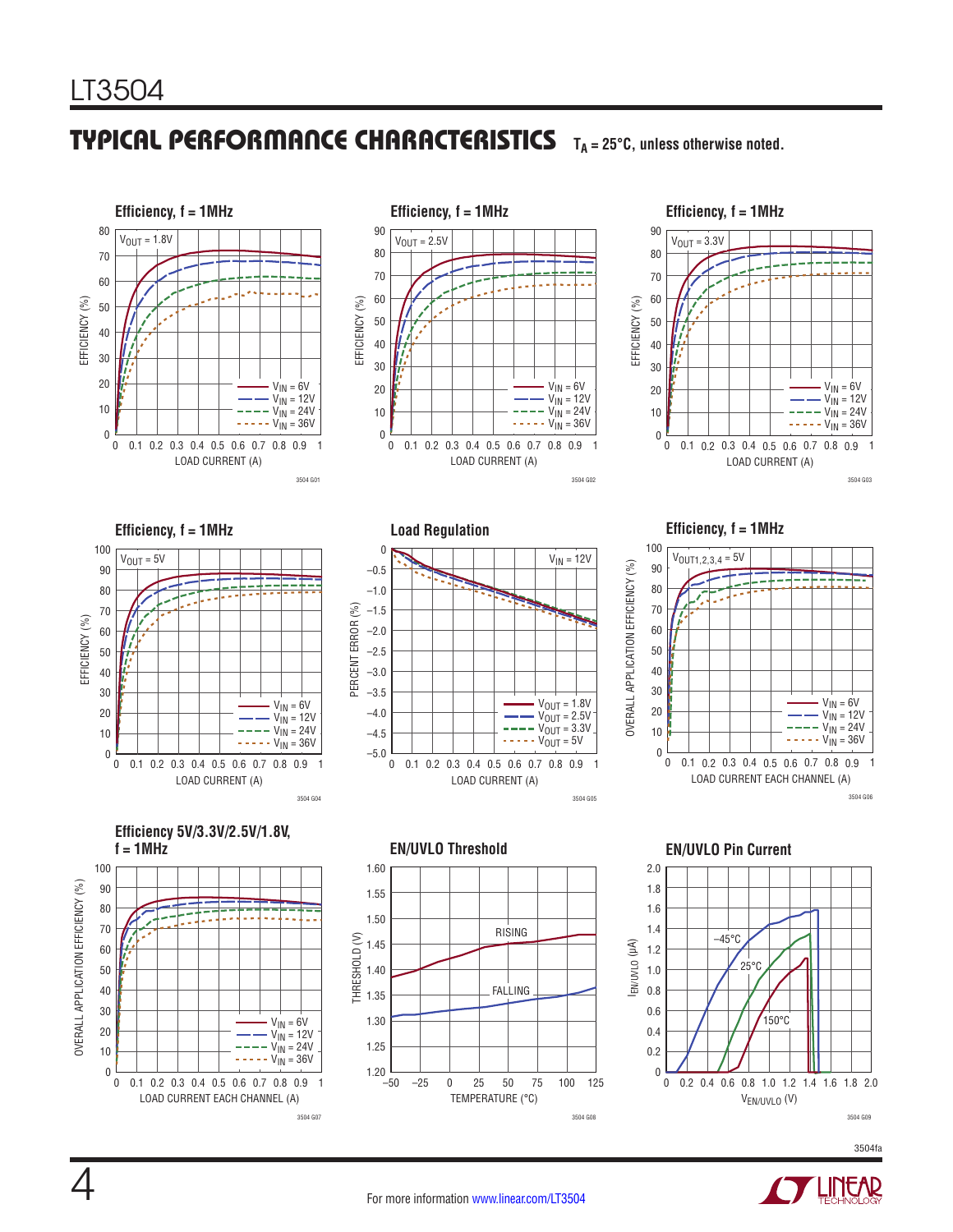#### Typical Performance Characteristics **TA = 25°C, unless otherwise noted.**



3504fa

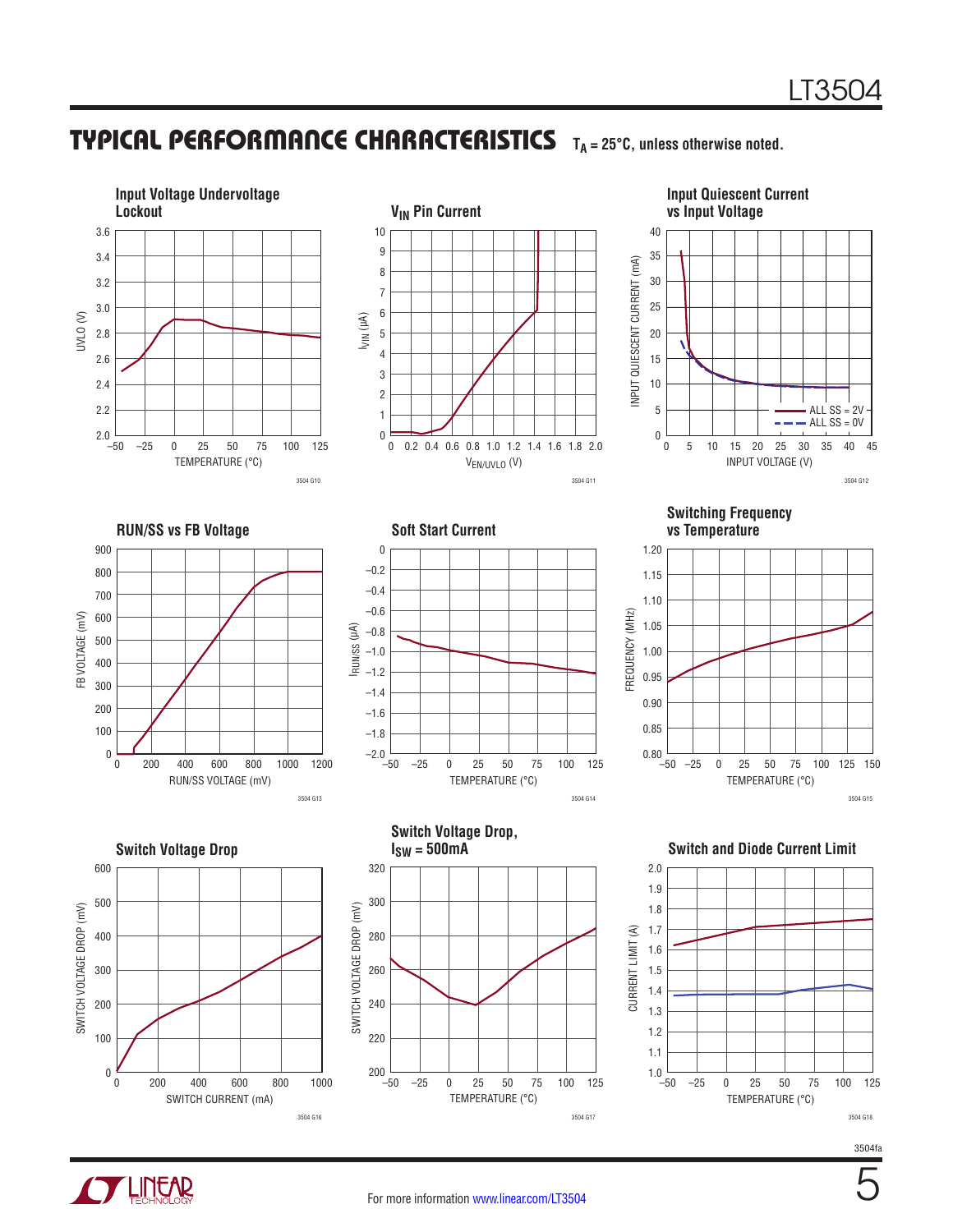# Typical Performance Characteristics









**Operating Waveforms, Discontinuous Mode**



**Feedback Voltage**  Power Good Threshold



**Operating Waveforms, Continuous Mode**

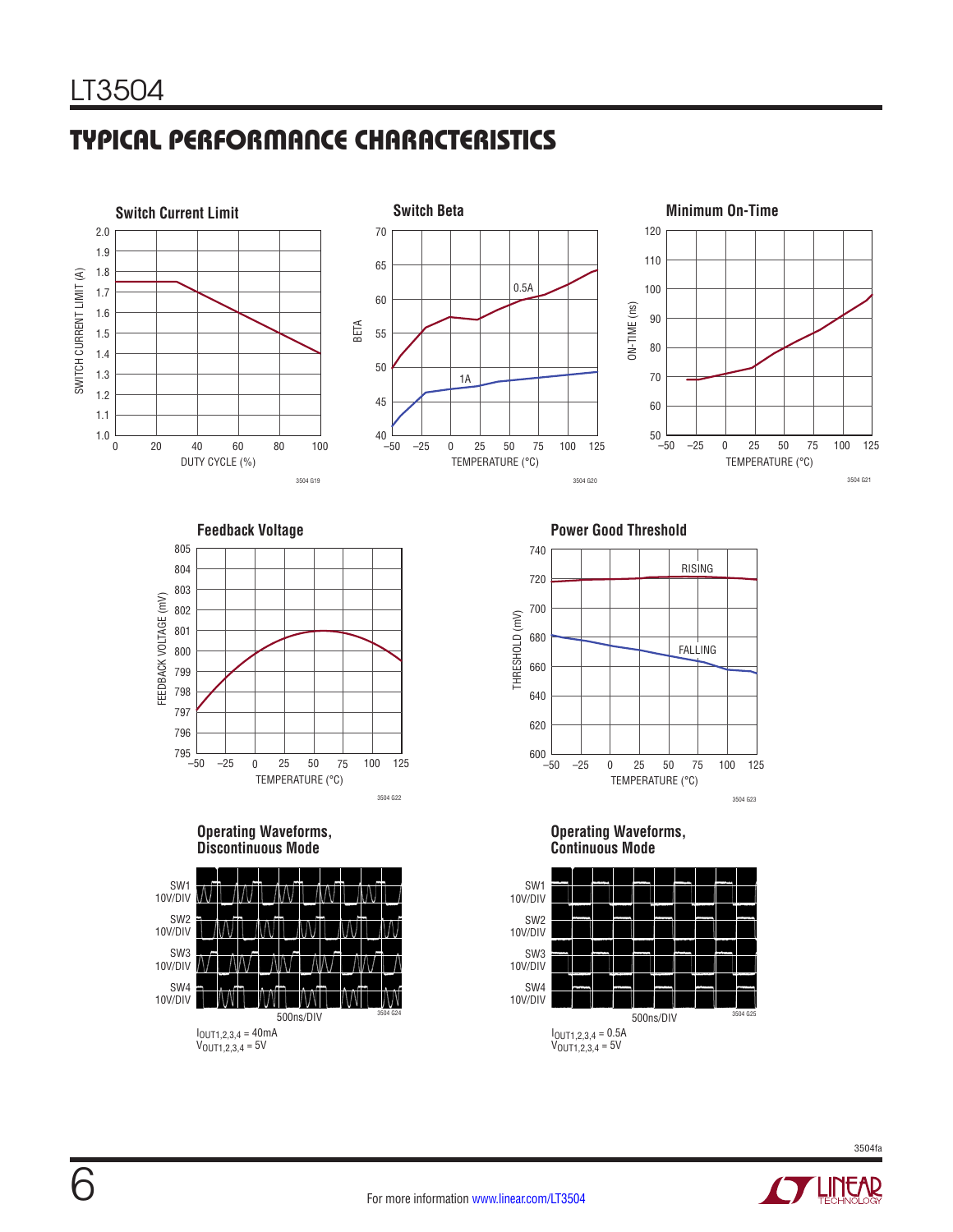### Pin Functions

**DA (Pins 1, 3, 6, 8):** Return the Schottky catch diode anode to the diode anode (DA) pin. An internal comparator senses the diode current and prevents switching when the diode current is higher than the DA pin current limit.

**SW (Pins 2, 4, 5, 7):** The SW pins are the output of the internal power switches. Connect each SW pin to an inductor and Schottky catch diode cathode.

V<sub>IN</sub> (Pins 9, 11, 26, 28): The V<sub>IN</sub> pins supply current to the LT3504's internal regulator and to the internal power switches. The  $V_{IN}$  pins should be tied together and locally bypassed with a capacitor to ground, preferably to pins 10 and 27.

**GND (Pins 10, 18, 27, Exposed Pad Pin 29):** Tie the GND pins to a local ground plane below the LT3504 and the circuit components. The exposed pad must be soldered to the PCB and electrically connected to ground. Use a large ground plane and thermal vias to optimize thermal performance.

**RUN/SS (Pins 12, 13, 14, 15):** The RUN/SS pins are used to soft start each channel and to allow each channel to track other outputs. Output tracking is implemented by connecting a resistor divider to this pin from the tracked output. For soft start, tie a capacitor from this pin to ground. An internal 1.3µA soft-start current charges the capacitor to create a voltage ramp at the pin. Each channel can be individually shut down by pulling RUN/SS below 0.1V.

**EN/UVLO (Pin 16):** The EN/UVLO pin is used to start up the internal regulator to power the reference and oscillator. It also starts up the internal boost regulator. Pull the EN/UVLO pin below 1.44V to shut down the LT3504. The LT3504 will draw less than 10 $\mu$ A of current from the V<sub>IN</sub> pin when EN/UVLO is less than 1.44V. Pull EN/UVLO pin below 0.7V to put the LT3504 in a state where the part draws 0 $\mu$ A from the V<sub>IN</sub> pin. The threshold can function as an accurate undervoltage lockout (UVLO), preventing the regulator from operating until the input voltage has reached the programmed level. Do not drive the EN/UVLO pin more than 5V above  $V_{IN}$ .

**RT/SYNC (Pin 17):** Set the switching frequency of the LT3504 by tying an external resistor from this pin to ground. Select the value of the programming resistor  $(R<sub>T</sub>)$  according to Table 1 in the Applications Information section. The RT/SYNC pin is also used to synchronize the internal oscillator of the LT3504 to an external signal. The synchronization (sync) signal is directly logical compatible and can be driven by any signal with pulse width greater than 50ns. The synchronization range is from 250kHz to 2.2MHz.

**FB (Pins 19, 20, 21, 22):** Each feedback pin is regulated to 800mV. Connect the feedback resistor divider to this pin. The output voltage is programmed according to the following equation:

$$
R1 = R2 \cdot \left(\frac{V_{OUT}}{0.8V} - 1\right)
$$

where R1 connects between OUT and FB, and R2 connects between FB and GND. A good value for R2 is 10kΩ.

**PG (Pin 23):** The Power Good pin is the open collector output of an internal comparator. PG remains low until all FB pins are greater than 710mV. If not in use, this pin can be left unconnected. The PG comparator is disabled in shutdown.

**SW5 (Pin 24):** The SW5 pin is an open collector of an internal boost regulator power switch. This power switch generates the drive voltage 4.85V above the input voltage  $(V_{IN})$ , to drive the internal buck regulator power switches. Connect an inductor from this pin to the  $V_{IN}$  pin.

**SKY (Pin 25):** The SKY pin is the output of an integrated power Schottky diode and is the source of drive voltage to the internal buck regulator power switches. Connect a 1 $\mu$ F capacitor from this pin to the V<sub>IN</sub> pin. Do not drive this pin with an external voltage source. Do not draw current from this pin with an external component.

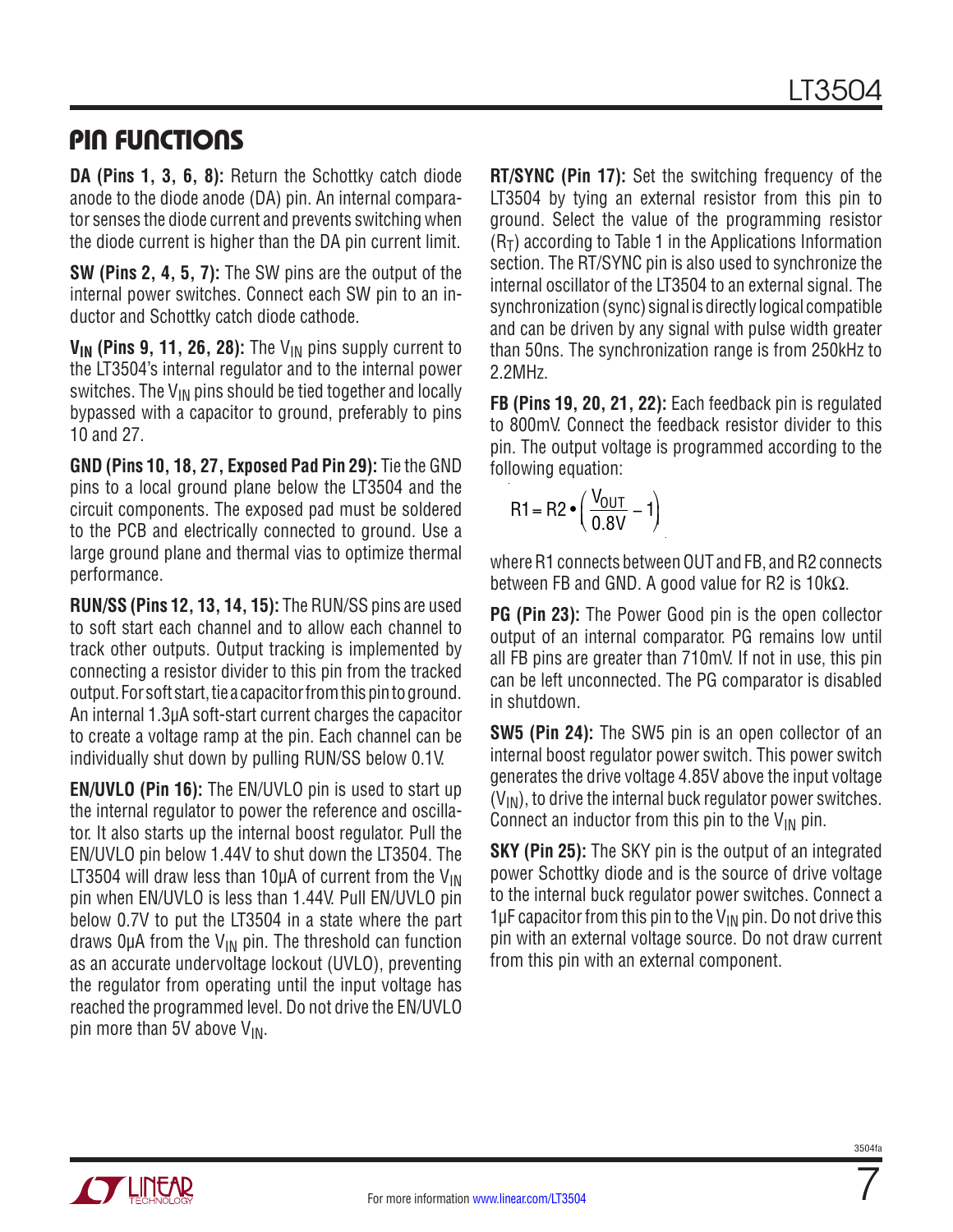# Block Diagram



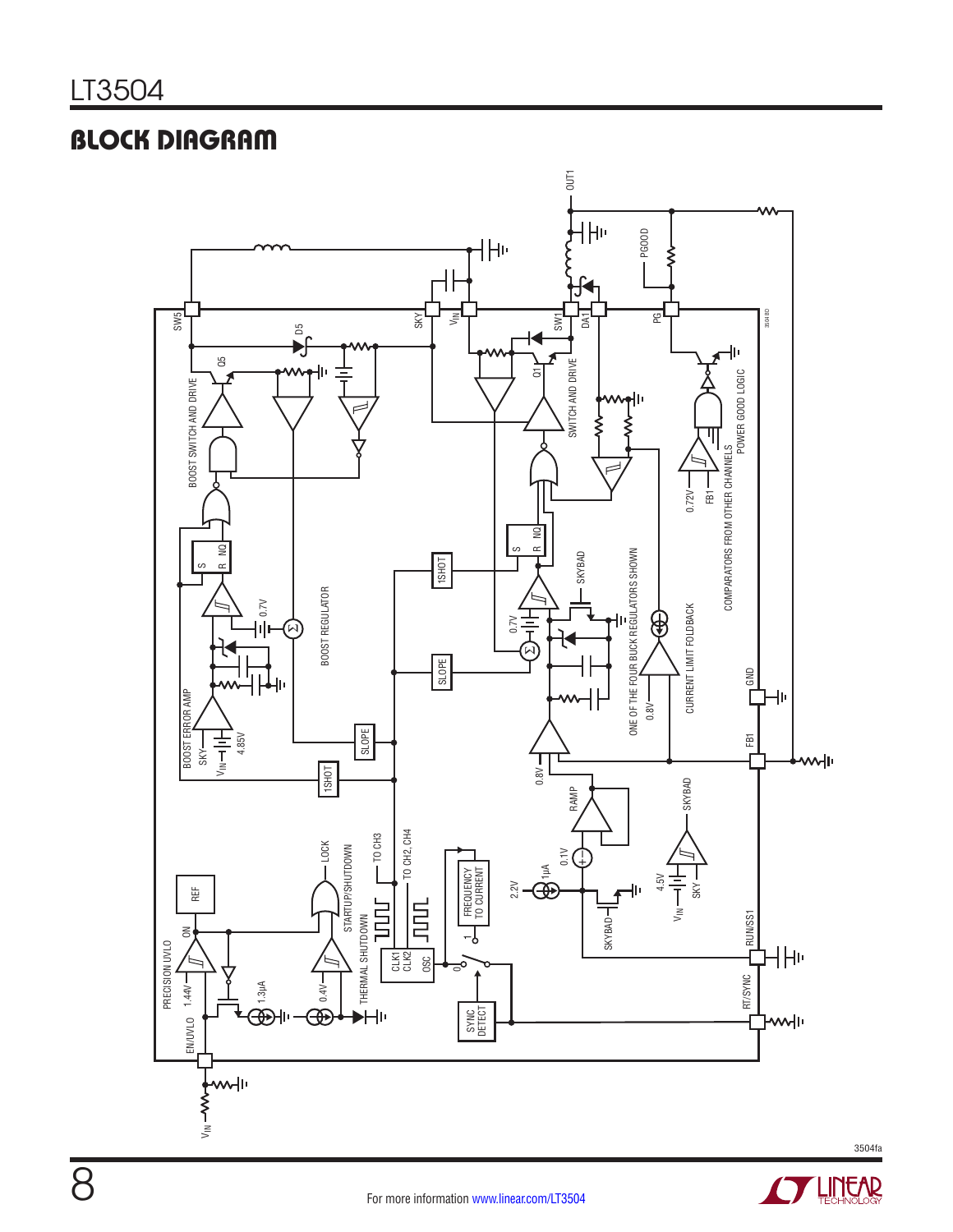# **OPERATION**

A comparator starts the reference when the EN/UVLO pin rises above the 1.44V rising threshold. Other comparators prevent switching when the input voltage is below 2.9V or the die temperature is above 175°C. When the EN/UVLO is above 1.44V, the input voltage is above 3.2V, and the temperature is below 175°C, the boost regulator begins switching and charges the SKY capacitor to 4.85V above  $V_{IN}$ . When the SKY voltage is less than 4.5V above  $V_{IN}$ , the RUN/SS pins and  $V_C$  nodes are actively pulled low to prevent the buck regulators from switching.

The boost regulator (Channel 5) consists of an internal 0.4A power switch (Q5), an internal power Schottky diode (D5), and the necessary logic and other control circuitry to drive the switch. The switch current is monitored to enforce cycle-by-cycle current limit. The diode current is monitored to prevent inductor current runaway during transient conditions. An error amplifier servos the SKY voltage to 4.85V above  $V_{IN}$ . A comparator detects when the SKY voltage is 4.5V above  $V_{\text{IN}}$  and allows the buck regulators to begin switching.

The oscillator produces two antiphase clock signals running at 50% duty cycle. Channels 1, 3 and 5 run antiphase to Channels 2 and 4. The oscillator can be programmed by connecting a single resistor from RT/SYNC to ground, or by applying an external clock signal to RT/SYNC. A sync detect circuit distinguishes between the type of input. Tying a resistor to GND directly sets the bias current of the oscillator. The sync signal is converted to a current to set the bias current of the oscillator.

The oscillator enables an  $R<sub>S</sub>$  flip-flop, turning on the internal 1.7A power switch Q1. An amplifier and comparator monitor the current flowing between the  $V_{IN}$  and SW pins, turning the switch off when this current reaches a level determined by the voltage at the  $V_C$  node. A second comparator enforces a catch diode current limit to prevent inductor current runaway during transient conditions. An error amplifier measures the output voltage through an external resistor tied to the FB pin and servos the  $V_{\rm C}$  node. If the error amplifier's output increases, more current is delivered to the output; if it decreases, less current is delivered. A clamp on the  $V_C$  pin provides switch current limit. Each buck regulator switch driver operates by drawing current from the SKY pin. Regulating the SKY pin to 4.85V above the  $V_{IN}$  pin voltage is necessary to fully saturate the bipolar power switch for efficient operation.

Soft-start is implemented by generating a voltage ramp at the RUN/SS pin. An internal 1.3µA current source pulls the RUN/SS pin up to 2.1V. Connecting a capacitor from the RUN/SS pin to ground programs the rate of the voltage ramp on the RUN/SS pin. A voltage follower circuit with a 0.1V offset connected from the RUN/SS pin to the RAMP node prevents switching until the voltage at the RUN/SS pin increases above 0.1V. When the voltage at the RAMP node is less than 0.9V, the error amplifier servos the FB voltage to the RAMP node voltage. When the RAMP node voltage increases above 0.9V, then the error amplifier servos the FB voltage to 0.8V. Additionally, a current amplifier reduces the catch diode current limit when the FB voltage is below 0.8V to limit the inductor current during startup.

Each individual buck regulator can be placed in shutdown by pulling the respective RUN/SS pin below 0.1V. The EN/ UVLO pin can be pulled low (below a  $V_{BF}$ ) to place the entire part in shutdown, disconnecting the outputs and reducing the input current to less than 2µA.

The LT3504 is pin compatible with the 28-lead QFN package LT3514. The LT3514 is a three channel step-down converter and has one channel (CH3) that outputs 2A instead of 1A.

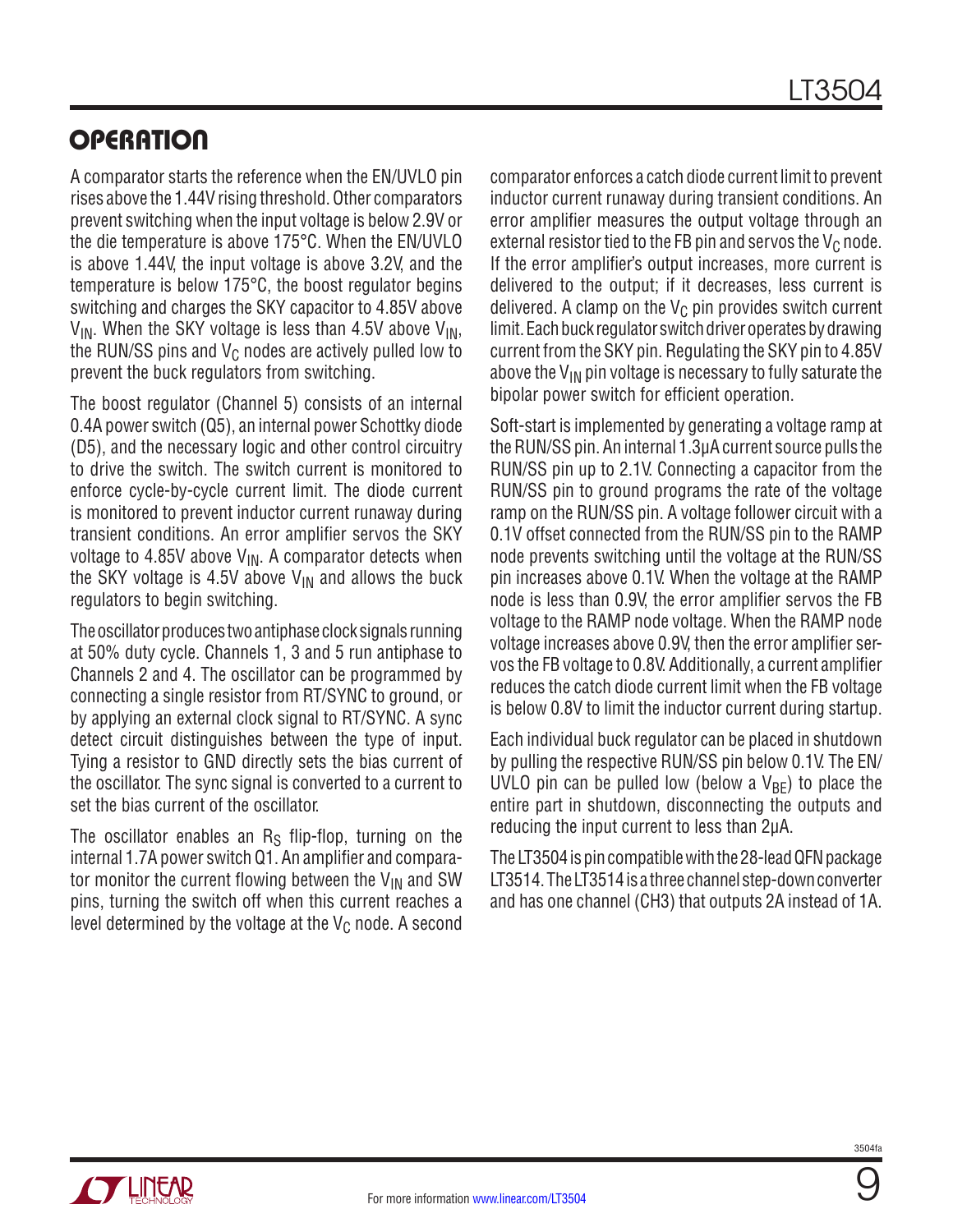### **FB Resistor Network**

The output voltage is programmed with a resistor divider connected from the output and the FB pin. Choose the 1% resistor according to:

$$
R1 = R2 \bullet \left( \frac{V_{OUT}}{0.8V} - 1 \right)
$$

A good value for R2 is 10k $\Omega$ , R2 should not exceed 20k $\Omega$ to avoid bias current error.

### **Input Voltage Range**

The input voltage range for LT3504 applications depends on the output voltage and on the absolute maximum rating of the  $V_{IN}$  pin.

The minimum input voltage to regulate the output generally has to be at least 400mV greater than the greatest programmed output voltage. The only exception is when the largest programmed output voltage is less than 2.8V. In this case the minimum input voltage is 3.2V.

The absolute maximum input voltage of the LT3504 is 40V and the part will regulate output voltages as long as the input voltage remains less than or equal to 40V. However for constant-frequency operation (no pulseskipping) the maximum input voltage is determined by the minimum on-time of the LT3504 and the programmed switching frequency. The minimum on-time is the shortest period of time that it takes the switch to turn on and off. Therefore the maximum input voltage to operate without pulse-skipping is:

$$
V_{IN(PS)} = [ (V_{OUT} + V_D)/(f_{SW} \cdot t_{ON(MIN)}) ] + V_{SW} - V_D
$$

where:

- $V_{IN(PS)}$  is the maximum input voltage to operate in constant frequency operation without skipping pulses.
- $V_{\text{OUT}}$  is the programmed output voltage
- V<sub>SW</sub> is the switch voltage drop, at  $I_{\text{OUT}} = 1$ A, V<sub>SW</sub> = 0.4V
- $V_D$  is the catch diode forward voltage drop, for an appropriately sized diode,  $V_D = 0.4V$
- $f<sub>SW</sub>$  is the programmed switching frequency
- $t_{ON(MIN)}$  is the minimum on-time, worst-case over temperature = 110ns (at  $T = 125^{\circ}C$ )

At input voltages that exceed  $V_{\text{IN(PS)}}$  the part will continue to regulate the output voltage up to 40V. However the part will skip pulses (see Figure 1) resulting in unwanted harmonics, increased output voltage ripple, and increased peak inductor current. Provided that the inductor does not saturate and that the switch current remains below 2A, operation above  $V_{IN(PS)}$  is safe and will not damage the part. For a more detailed discussion on minimum on-time and pulse-skipping, refer to the Applications Information section of the LT3505 data sheet.

Avoid starting up the LT3504 at input voltages greater than 36V, as the LT3504 must simultaneously conduct maximum currents at high  $V_{\text{IN}}$ . The maximum operating junction temperature of 125°C may be exceeded due to the high instantaneous power dissipation.



**Figure 1a: The LT3504 Operating in Constant-Frequency Operation (Below V<sub>IN(PS)</sub>), V<sub>IN</sub> = 26.5V, V<sub>OUT</sub> = 3.3V,**  $f_{SW}$  = 2MHz,  $t_{ON(MIN)} = 74$ ns at T = 25°C



**Figure 1b.The LT3504 Operating in Pulse-Skipping Mode**   $(M_{\text{IN}}(PS))$ ,  $V_{\text{IN}} = 27V$ ,  $V_{\text{OUT}} = 3.3V$ ,  $f_{\text{SW}} = 2MHz$ ,  $t_{ON(MIN)} = 74$ ns at T = 25<sup>o</sup>C

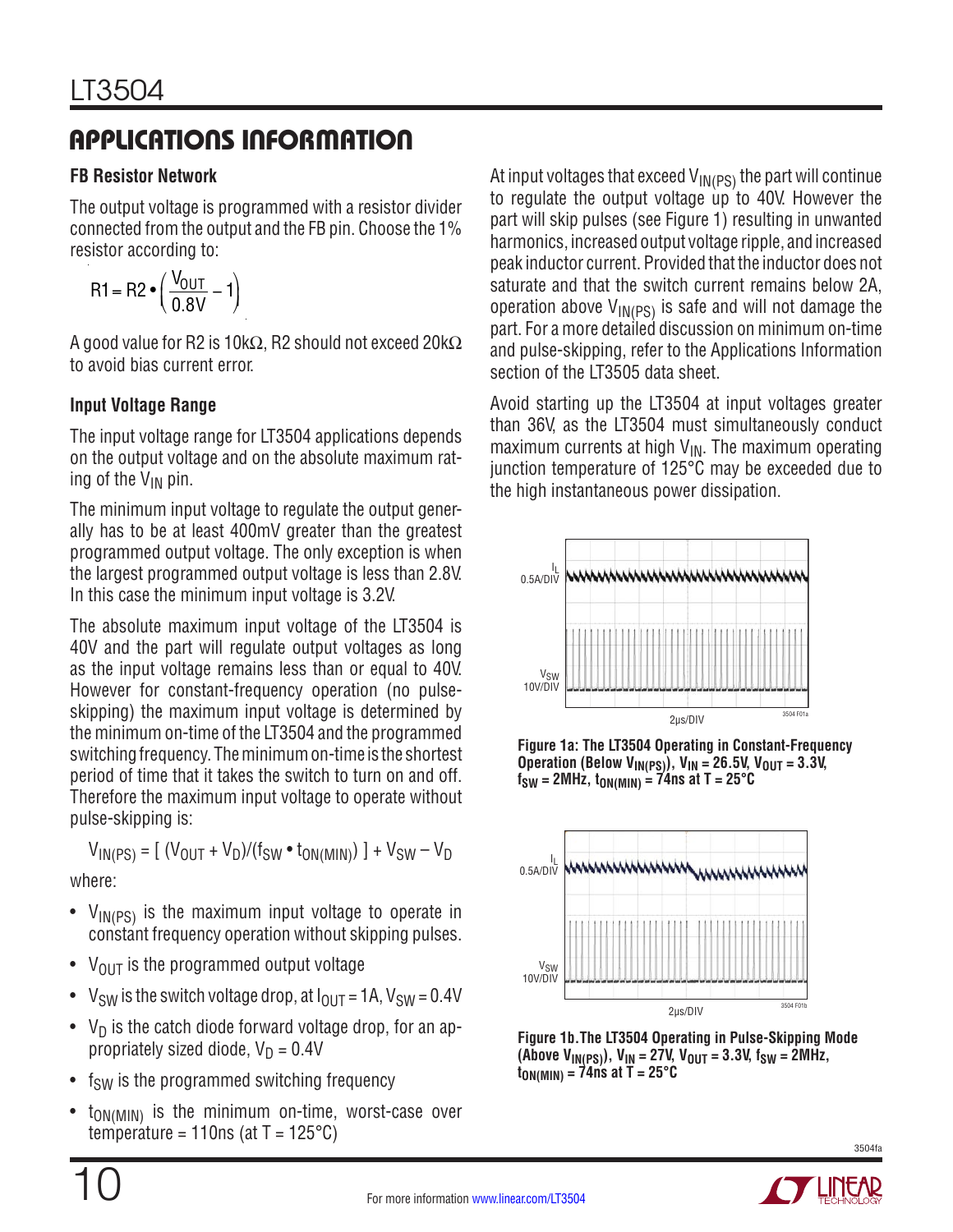### **Frequency Selection**

The maximum frequency that the LT3504 can be programmed to is 2.5MHz. The minimum frequency is 250kHz. The switching frequency can be programmed in two ways. The first method is by tying a 1% resistor  $(R<sub>T</sub>)$  from the RT/SYNC pin to ground. Table 1 can be used to select the value of  $R_T$ . The second method is to synchronize (sync) the internal oscillator to an external clock. The external clock must have a minimum amplitude from 0V to 1.6V and a minimum pulse-width of 50ns.

**Table 1. RT/SYNC Pin Resistance to Program Oscillator Frequency**

| <b>FREQUENCY (MHz)</b> | RT/SYNC PIN RESISTANCE (kΩ) |
|------------------------|-----------------------------|
| 0.20                   | 140                         |
| 0.3                    | 82.5                        |
| 0.4                    | 56.2                        |
| 0.5                    | 43.2                        |
| 0.6                    | 34.8                        |
| 0.7                    | 28.0                        |
| 0.8                    | 23.7                        |
| 0.9                    | 20.5                        |
| 1.0                    | 18.2                        |
| 1.1                    | 16.9                        |
| 1.2                    | 14.7                        |
| 1.3                    | 13.0                        |
| 1.4                    | 11.5                        |
| 1.5                    | 10.7                        |
| 1.6                    | 9.76                        |
| 1.7                    | 8.66                        |
| 1.8                    | 8.06                        |
| 1.9                    | 7.32                        |
| 2.0                    | 6.81                        |
| 2.1                    | 6.34                        |
| 2.2                    | 6.04                        |
| 2.3                    | 5.62                        |
| 2.4                    | 5.36                        |
| 2.5                    | 4.99                        |

In certain applications, the LT3504 may be required to be alive and switching for a period of time before it begins to receive a sync signal. If the sync signal is in a high impedance state when it is inactive then the solution is to simply tie an  $R_T$  resistor from the RT/SYNC pin to ground (Figure 2). The sync signal should be capable of driving the  $R<sub>T</sub>$  resistor. If the sync signal is in a low impedance state or an unknown state when it is inactive, then the solution is to tie the  $R_T$  resistor from the RT/SYNC pin to ground and then to drive the RT/SYNC pin with the sync signal through a 1nF capacitor as shown in Figure 3.



**Figure 2. Driving the RT/SYNC Pin From a Port That Is in a High Impedance State When it Is Inactive**



**Figure 3. Driving the RT/SYNC Pin from a Port That Is in a Low Impedance State When it Is Inactive**

### **BOOST Regulator and SKY Pin Considerations**

The on-chip boost regulator generates the SKY voltage to be 4.85V above  $V_{IN}$ . The SKY voltage is the source of drive current for the buck regulators which is used to fully saturate the power switch. The boost regulator requires two external components: an inductor and a capacitor.

A good first choice for an inductor is given by:

$$
L = \frac{20.5\mu H}{f}
$$

where f is in MHz.

Thus, for a 250kHz programmed switching frequency, a good first choice for an inductor value is 82µH. For a 2.5MHz programmed switching frequency, a good first

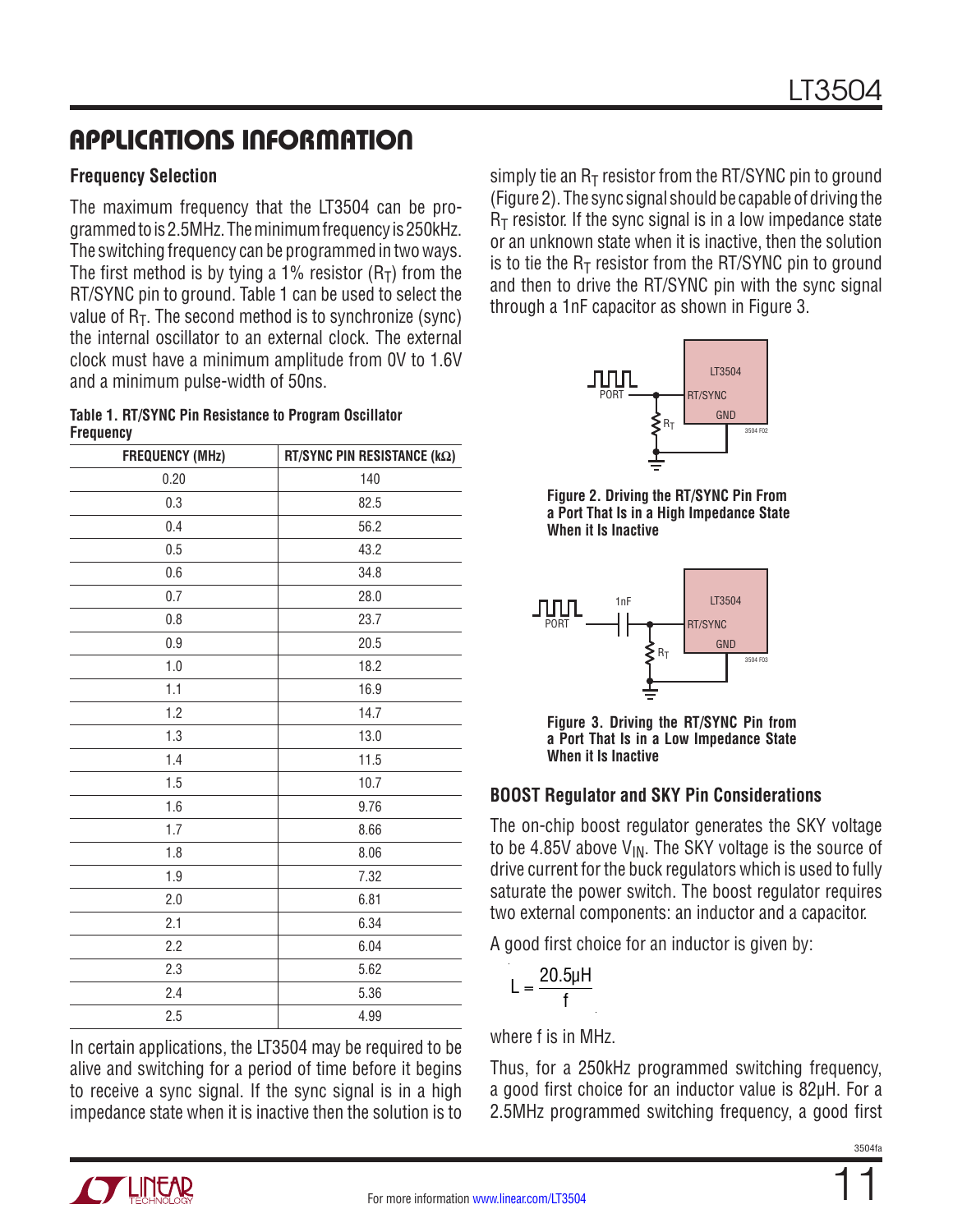choice for an inductor value is 8.2µH. These values will ensure that each buck regulator will have sufficient drive current to saturate the power switch in all applications and under all operating conditions.

A user desiring a lower inductor current value can calculate their optimum inductor size based on their output current requirements. Each buck regulator instantaneously requires 20mA from the SKY pin per 1A of switch current. The average current that each buck regulator draws from the SKY pin is 20mA multiplied by the duty cycle. So if all four buck regulators run at 100% duty cycle with each channel supplying 1A of output current, then the SKY pin should be able to source 80mA. However if each channel runs at 50% duty cycle then the SKY pin only has to source 40mA. Alternatively if each channel runs at 100% duty cycle but the output current requirement is 0.5A per channel instead of 1A, then again the SKY pin only has to source 40mA. To summarize, the SKY pin output current requirement is calculated from the following equation:

$$
I_{SKY} = \frac{{\binom{1_{OUT1} \bullet V_{OUT1} + 1_{OUT2} \bullet V_{OUT2} + }{1_{OUT3} \bullet V_{OUT3} + 1_{OUT4} \bullet V_{OUT4}}}}{{\frac{50 \bullet V_{IN}}{}}
$$

where  $I_{\text{OUTX}}$  is the desired output current from Channel X,  $V_{\text{OUTX}}$  is the programmed output voltage of Channel X, and  $V_{IN}$  is input voltage.

Once the SKY pin output current requirement is determined, the inductor value can be calculated based on the maximum tolerable inductor current ripple from the following equation:

$$
L = \frac{V_{IN} \cdot DC5}{2 \cdot f_{SW} \cdot [0.3 \cdot (1 - 0.25 \cdot DC5) - I_{SKY} ]}
$$

where  $f_{SW}$  is the programmed switching frequency and DC5 is the boost regulator duty cycle, given by:  $DC5 =$  $5V/(V_{IN} + 5V)$ .

For a 1MHz application, with  $V_{IN}$  = 12V,  $V_{OUT1}$  = 5V,  $V_{OUT2}$ = 3.3V,  $V_{\text{OUT3}}$  = 2.5V,  $V_{\text{OUT4}}$  = 1.8V, and all channels supplying 1A of output current, the required SKY pin current is 21mA and the inductor value is 6µH.

### **Soft-Start/Tracking**

The RUN/SS pin can be used to soft-start the corresponding channel, reducing the maximum input current during start-up. The RUN/SS pin is pulled up through a 1µA current source to about 2.1V. A capacitor can be tied to the pin to create a voltage ramp at this pin. The buck regulator will not switch while the RUN/SS pin voltage is less than 0.1V. As the RUN/SS pin voltage increases above 0.1V, the channel will begin switching and the FB pin voltage will track the RUN/SS pin voltage (offset by 0.1V), until the RUN/SS pin voltage is greater than 0.8V + 0.1V. At this point the output voltage will be at 100% of it's programmed value and the FB pin voltage will cease to track the RUN/SS pin voltage and remain at 0.8V (the RUN/SS pin will continue ramping up to about 2.1V with no effect on the output voltage). The ramp rate can be tailored so that the peak start up current can be reduced to the current that is required to regulate the output, with little overshoot. Figure 4 shows the start-up waveforms with and without a soft-start capacitor  $(C_{SS})$  on the RUN/SS pin.



**Figure 4a. Inductor Current Waveform During Start-Up without a Soft-Start Capacitor**





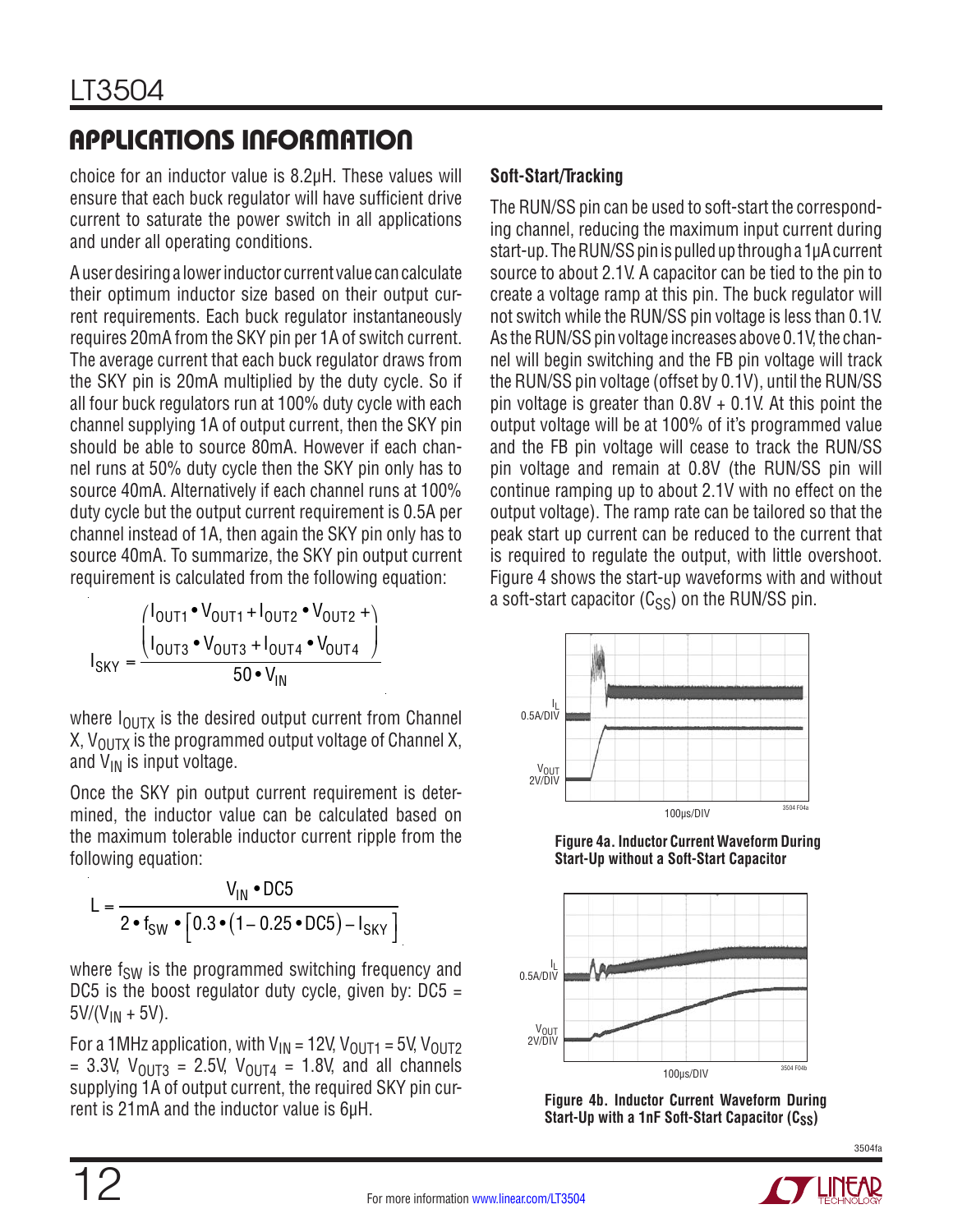#### **Undervoltage Lockout**

The LT3504 prevents switching when the input voltage decreases below 3.2V. Alternatively, the EN/UVLO pin can be used to program an undervoltage lockout at input voltages exceeding 3.2V by tapping a resistor divider from  $V_{IN}$  to EN/UVLO as shown in Figure 5.

The rising threshold on the EN/UVLO pin is 1.44V. The falling threshold on the EN/UVLO pin is 1.33V. When EN/ UVLO is rising and less than 1.44V then the EN/UVLO pin sinks 1.3µA of current. This 1.3µA current can be used to program additional hysteresis on the EN/UVLO pin. For the circuit in Figure 5, R1 can be determined from:

$$
R1 = \frac{V_{IN,HYSTERESIS} - \frac{0.11}{1.33} (V_{IN, FALLING})}{1.3 \mu A}
$$

where V<sub>IN, HYSTERESIS</sub> is the desired amount of hysteresis on the input voltage and  $V_{IN, FALLING}$  is the desired input voltage threshold at which the part will shut down. Notice that for a given falling threshold  $(V_{IN, FALLING})$ , the amount of hysteresis ( $V_{IN.HYSTERESIS}$ ) must be at least:

$$
V_{\text{IN}, \text{HYSTERESIS}} > \frac{0.11}{1.33} \cdot \left(V_{\text{IN}, \text{FALLING}}\right)
$$

For a falling threshold of 10V, the minimum hysteresis is 0.827V. For a falling threshold of 30V, the minimum hysteresis is 2.48V.

R2 can be calculated once R1 is known:

$$
R2 = R1 \cdot \frac{1.33}{V_{IN, FALLING} - 1.33}
$$
  
\n
$$
V_{IN} = \frac{R1}{133k}
$$
  
\n
$$
V_{IN} = \frac{R1}{133k}
$$
  
\n
$$
V_{IN} = 1.33k
$$
  
\n
$$
V_{IN} = 1.33k
$$
  
\n
$$
V_{IN} = 1.33k
$$
  
\n
$$
V_{IN} = 1.33k
$$
  
\n
$$
V_{IN} = 1.33k
$$
  
\n
$$
V_{IN} = 1.33k
$$
  
\n
$$
V_{IN} = 1.33k
$$
  
\n
$$
V_{IN} = 1.33k
$$
  
\n
$$
V_{IN} = 1.33k
$$
  
\n
$$
V_{IN} = 1.33k
$$
  
\n
$$
V_{IN} = 1.33k
$$
  
\n
$$
V_{IN} = 1.33k
$$
  
\n
$$
V_{IN} = 1.33k
$$
  
\n
$$
V_{IN} = 1.33k
$$
  
\n
$$
V_{IN} = 1.33k
$$
  
\n
$$
V_{IN} = 1.33k
$$
  
\n
$$
V_{IN} = 1.33k
$$
  
\n
$$
V_{IN} = 1.33k
$$
  
\n
$$
V_{IN} = 1.33k
$$
  
\n
$$
V_{IN} = 1.33k
$$
  
\n
$$
V_{IN} = 1.33k
$$
  
\n
$$
V_{IN} = 1.33k
$$
  
\n
$$
V_{IN} = 1.33k
$$
  
\n
$$
V_{IN} = 1.33k
$$
  
\n
$$
V_{IN} = 1.33k
$$
  
\n
$$
V_{IN} = 1.33k
$$



The circuit shown in Figure 5 will start when the input voltage rises above 11V and will shutdown when the input voltage falls below 10V.

#### **Inductor Selection and Maximum Output Current**

A good first choice for the inductor value is:

$$
L = 2 \cdot (V_{OUT} + V_D) / f_{SW}
$$

where  $V_D$  is the voltage drop of the catch diode (~0.4V), L is in  $\mu$ H and f<sub>SW</sub> is in MHz. With this value there will be no subharmonic oscillation for applications with 50% or greater duty cycle. The inductor's RMS current rating must be greater than your maximum load current and its saturation current should be about 30% higher. For robust operation in fault conditions, the saturation current should be above 2A. To keep efficiency high, the series resistance (DCR) should be less than  $0.1\Omega$ . Table 2 lists several vendors and types that are suitable.

Of course, such a simple design guide will not always result in the optimum inductor for your application. A larger value provides a higher maximum load current and reduces output voltage ripple at the expense of slower transient response. If your load is lower than 1A, then you can decrease the value of the inductor and operate with higher ripple current. This allows you to use a physically smaller inductor, or one with a lower DCR resulting in higher efficiency. Low inductance may result in discontinuous mode operation, which is okay, but further reduces maximum load current. For details on maximum output current and discontinuous mode operation, see Linear Technology Application Note 44.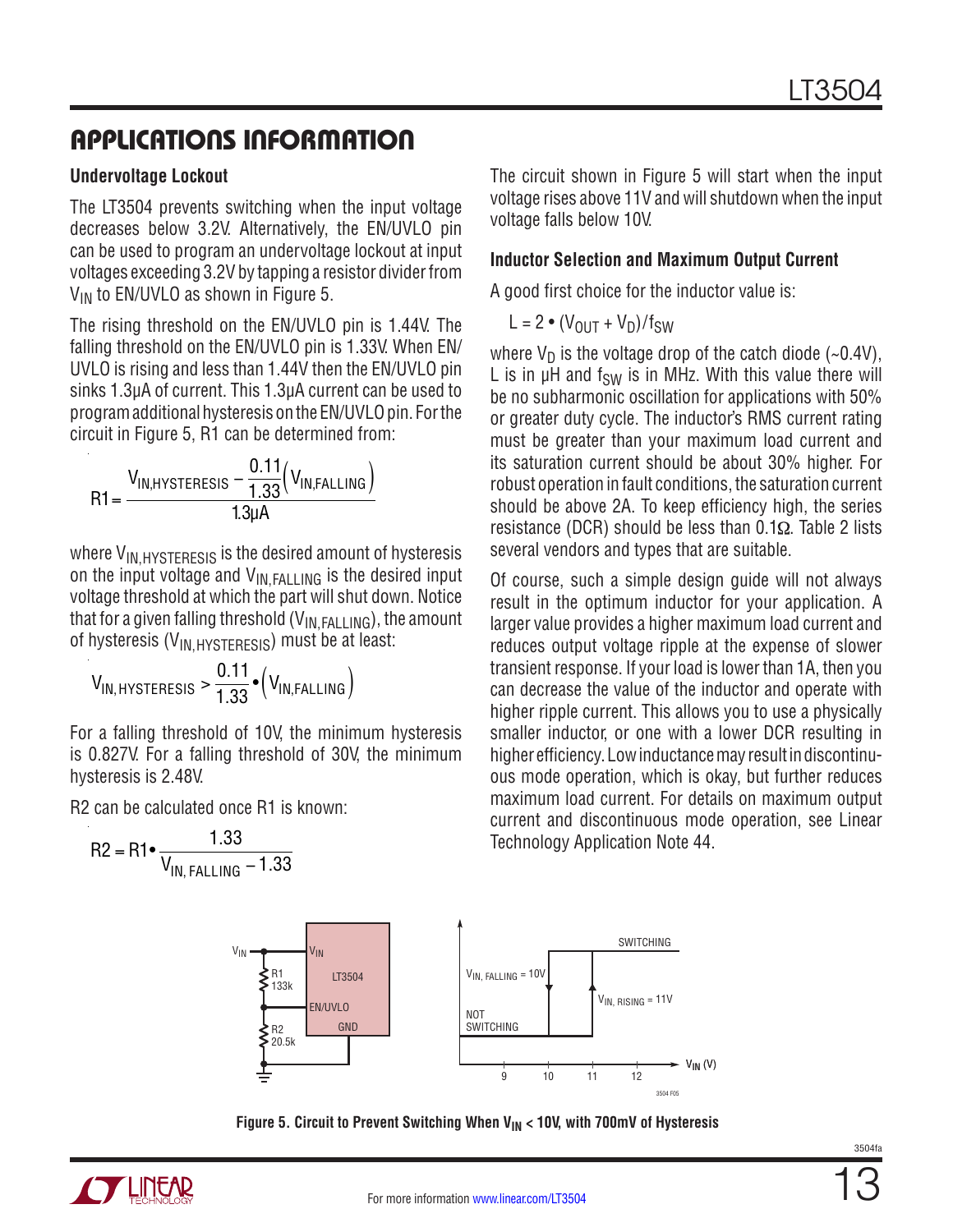#### **Table 2. Inductor Vendors**

| <b>VENDOR</b>    | URL               | <b>PART SERIES</b>                       | <b>INDUCTANCE (µH)</b>               | SIZE (mm)                                                |
|------------------|-------------------|------------------------------------------|--------------------------------------|----------------------------------------------------------|
| Sumida           | www.sumida.com    | CDRH4D28<br>CDRH5D28<br>CDRH5D28         | 1.2 TO 4.7<br>2.5 TO 10<br>2.5 TO 33 | $4.5 \times 4.5$<br>$5.5 \times 5.5$<br>$8.3 \times 8.3$ |
| Toko             | www.toko.com      | A916CY<br><b>D585LC</b>                  | 2 TO 12<br>1.1 TO 39                 | $6.3 \times 6.2$<br>$8.1 \times 8$                       |
| Würth Elektronik | www.we-online.com | $WE-TPC(M)$<br>$WE-PD2(M)$<br>$WE-PD(S)$ | 1 TO 10<br>2.2 TO 22<br>1 TO 27      | $4.8 \times 4.8$<br>$5.2 \times 5.8$<br>$7.3 \times 7.3$ |

#### **Table 3. Capacitor Vendors**

| <b>VENDOR</b> | <b>PHONE</b>   | <b>URL</b>          | <b>PART SERIES</b>         | <b>COMMENTS</b>   |
|---------------|----------------|---------------------|----------------------------|-------------------|
| Panasonic     | (714) 373-7366 | www.panasonic.com   | Ceramic, Polymer, Tantalum | <b>EEF Series</b> |
| Kemet         | (864) 963-6300 | www.kemet.com       | Ceramic, Tantalum          | T494, T495        |
| Sanyo         | (408) 749-9714 | www.sanyovideo.com  | Ceramic, Polymer, Tantalum | POSCAP            |
| Murata        | (404) 436-1300 | www.murata.com      | Ceramic                    |                   |
| <b>AVX</b>    |                | www.avxcorp.com     | Ceramic, Tantalum          | <b>TPS Series</b> |
| Taiyo Yuden   | (864) 963-6300 | www.taiyo-yuden.com | Ceramic                    |                   |

#### **Catch Diode**

Use a 1A Schottky diode. The diode must have a reverse voltage rating equal to or greater than the maximum input voltage. The ON Semiconductor MBRM140 is a good choice; it is rated for 1A continuous forward current and a maximum reverse voltage of 40V.

#### **Input Capacitor**

The input of the LT3504 circuit must be bypassed with a X7R or X5R type ceramic capacitor. Y5V types have poor performance over temperature and amplified voltage and should not be used. There are four  $V_{IN}$  pins. Each  $V_{IN}$  pin should be bypassed to the nearest ground pin. However it is not necessary to use a dedicated capacitor for each  $V_{IN}$  pin. Pins 9 and 11 may be tied together on the board layout so that both pins can share a single bypass capacitor. Since the channels running on Pins 9 and 11 are 180 degrees out-of-phase, it is not necessary to double the capacitor value either. Similarly, Pins 26 and 28 may be tied together on the board layout to save a bypass capacitor. For switching frequencies greater than 750kHz, a 1µF capacitor or higher value ceramic capacitor should be used to bypass each group of two  $V_{IN}$  pins. For switching frequencies less than 750kHz, a 2.2µF or higher value ceramic capacitor should be used to bypass each group of two  $V_{\text{IN}}$  pins. The ceramic bypass capacitors should be located as close to the  $V_{IN}$  pins as possible. See the sample layout shown in the PCB Layout section. All four  $V_{IN}$  pins should be tied together on the board and bypassing with a low performance electrolytic capacitor is recommended especially if the input power source has high impedance, or there is significant inductance due to long wires or cables.

Step-down regulators draw current from the input supply in pulses with very fast rise and fall times. The input capacitor is required to reduce the resulting voltage ripple at the LT3504 and to force this very high frequency switching current into a tight local loop, minimizing EMI. To accomplish this task, the input bypass capacitor must be placed close to the LT3504 and the catch diode; see the PCB Layout section. A second precaution regarding the ceramic input capacitor concerns the maximum input voltage rating of the LT3504. A ceramic input capacitor combined with trace or cable inductance forms a high quality (underdamped) tank circuit. If the LT3504 circuit is plugged into a live supply, the input voltage can ring to

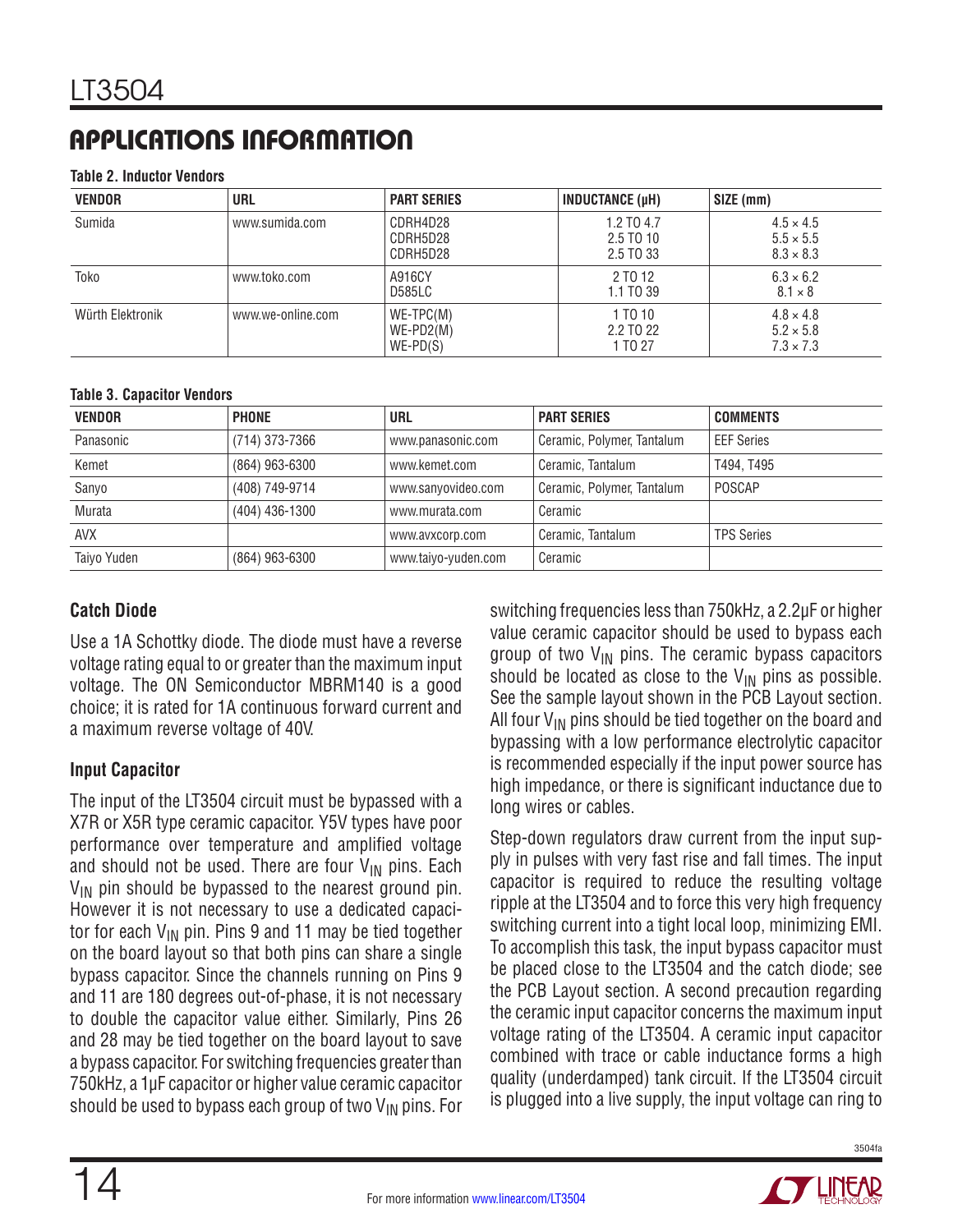twice its nominal value, possibly exceeding the LT3504's voltage rating. This situation can be easily avoided by adding an electrolytic capacitor in parallel with the ceramic input capacitors. See Application Note 88.

### **Output Capacitor**

The output capacitor has two essential functions. Along with the inductor, it filters the square wave generated by the LT3504 to produce the DC output. In this role it determines the output ripple so low impedance at the switching frequency is important. The second function is to store energy in order to satisfy transient loads and stabilize the LT3504's control loop.

Ceramic capacitors have very low equivalent series resistance (ESR) and provide the best ripple performance. A good value is:

 $C<sub>OUT</sub> = 33/(V<sub>OUT</sub> • f<sub>SW</sub>)$ 

where  $C_{OUT}$  is in µF and  $f_{SW}$  is in MHz. Use X5R or X7R types and keep in mind that a ceramic capacitor biased with  $V_{\text{OUT}}$  will have less than its nominal capacitance. This choice will provide low output ripple and good transient response. Transient performance can be improved with a high value capacitor, if the compensation network is also adjusted to maintain the loop bandwidth.

A lower value of output capacitor can be used, but transient performance will suffer.

High performance electrolytic capacitors can be used for the output capacitor. Low ESR is important, so choose one that is intended for use in switching regulators. The ESR should be specified by the supplier and should be  $0.1\Omega$ or less. Such a capacitor will be larger than a ceramic capacitor and will have a larger capacitance, because the capacitor must be large to achieve low ESR. Table 3 lists several capacitor vendors.

Figure 6 shows the transient response of the LT3504 with several output capacitor choices. The output is 3.3V. The load current is stepped from 500mA to 1A and back to 500mA and the oscilloscope traces show the output voltage. The upper photo shows the recommended value. The second photo shows the improved response (less voltage drop) resulting from a larger output capacitor and a larger phase lead capacitor. The last photo shows the response to a high performance electrolytic capacitor. Transient performance is improved due to the large output capacitance.

#### **Shorted and Reversed Input Protection**

If the inductor is chosen so that it won't saturate excessively, an LT3504 buck regulator will tolerate a shorted output. There is another situation to consider in systems where the output will be held high when the input to the LT3504 is absent. This may occur in battery charging applications or in battery backup systems where a battery or some other supply is diode OR-ed with the LT3504's output. If the  $V_{IN}$  pin is allowed to float and the EN/UVLO pin is held high (either by a logic signal or because it is tied to  $V_{IN}$ ), then the LT3504's internal circuitry will pull its quiescent current through its SW pin. This is fine if your system can tolerate a few mA in this state. If you ground the EN/UVLO pin, the SW pin current will drop to essentially zero. However, if the  $V_{IN}$  pin is grounded while the output is held high, then parasitic diodes inside the LT3504 can pull large currents from the output through the SW pin and the  $V_{IN}$  pin. Figure 7 shows a circuit that will run only when the input voltage is present and that protects against a shorted or reversed input.

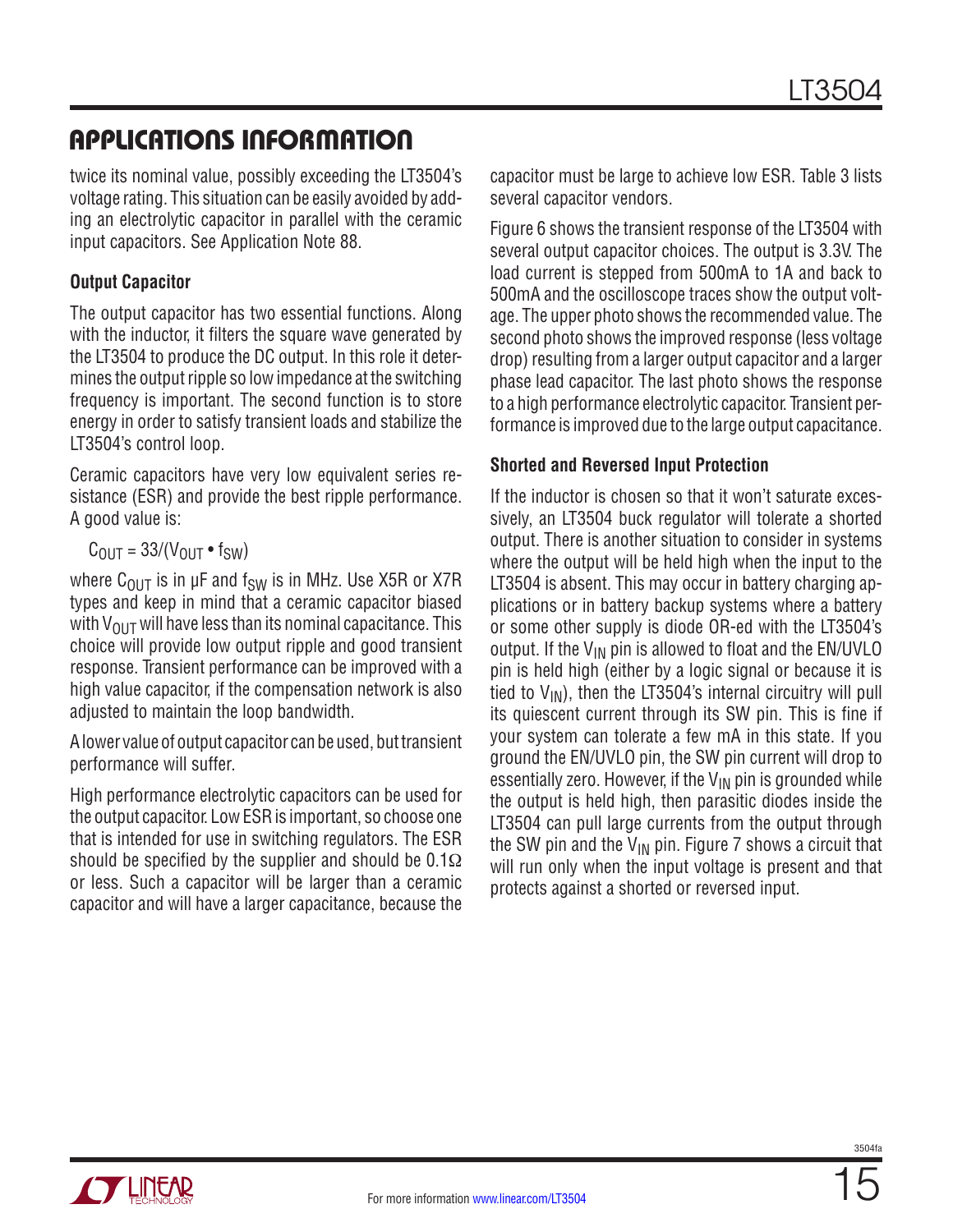16

# applications information



**Figure 6. Transient Load Response of the LT3504 with Different Output Capacitors as the**  Load Current Is Stepped from 500mA to 1A. V<sub>IN</sub> = 12V, V<sub>OUT</sub> = 3.3V, L = 10µH, R<sub>T</sub> = 18.2k



**Figure 7. Diode D4 Prevents a Shorted Input from Discharging a Backup Battery Tied to the Output; It Also Protects the Circuit from a Reversed Input. The LT3504 Runs Only When the Input Is Present**

LINEAR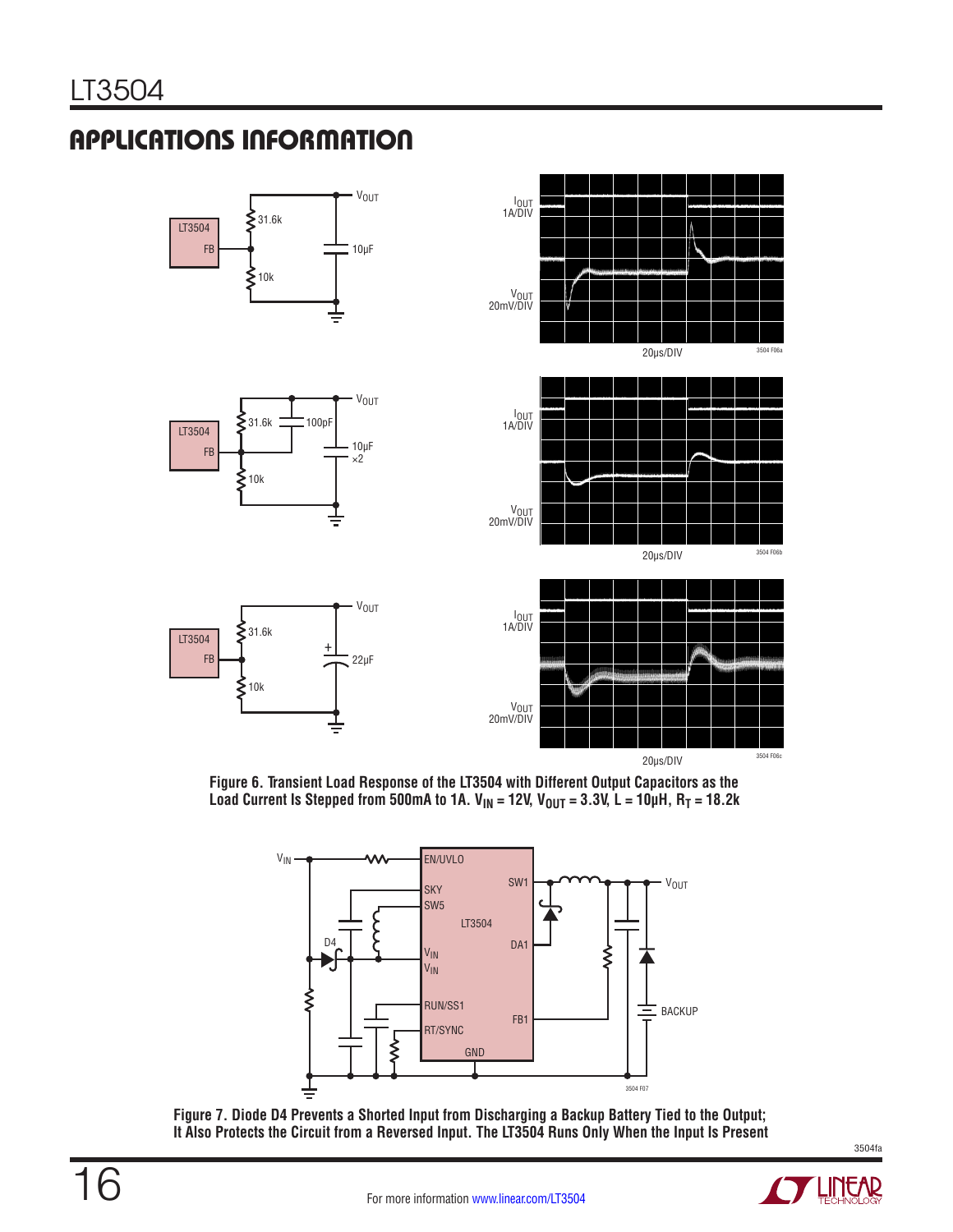### **PCB Layout**

For proper operation and minimum EMI, care must be taken during printed circuit board layout. Figure 8 shows the recommended component placement with trace, ground plane, and via locations.

Note that large, switched currents flow in the LT3504's  $V_{IN}$ , SW and DA pins, the catch diodes (D1, D2, D3, D4) and the input capacitors (C5, C6). The loop formed by these components should be as small as possible and tied to system ground in only one place. These components, along with the inductors (L1, L2, L3, L4, L5) and output capacitors (C1, C2, C3, C4, C7), should be placed on the same side of the circuit board, and their connections should be made on that layer. Place a local, unbroken ground plane below these components, and tie this ground plane to system ground at one location (ideally at the ground terminal of the output capacitors). Ground pins (Pins 10, 27) are provided near the  $V_{IN}$  pins so that the  $V_{IN}$  pins can be bypassed to these ground pins. The SW nodes should be kept as small as possible and kept far away from the RT/SYNC and FB nodes. Keep the RT/ SYNC node and FB nodes small so that the ground pin and ground traces will shield them from the SW nodes. If the user plans on using a SYNC signal to set the oscillator frequency then the RT/SYNC node should be kept away from the FB nodes. Include vias near the exposed pad of the LT3504 to help transfer heat from the LT3504 to the ground plane. Keep the SW5 pad/trace as far away from the FB pads as possible.

### **High Temperature Considerations**

While the LT3504 is capable of delivering total output current up to 4A, total power dissipation for an application circuit and the resulting temperature rise must be considered, especially if all four channels are operating at high duty cycle.

The die temperature of the LT3504 must be lower than the maximum rating of 125°C. This is generally not a concern unless the ambient temperature is above 85°C. For higher temperatures, extra care should be taken in the layout of the circuit to ensure good heat sinking of the LT3504. The maximum load current should be derated as the ambient temperature approaches 125°C. Programming the LT3504 to a lower switching frequency will improve efficiency and reduce the dependence of efficiency on input voltage. The die temperature is calculated by multiplying the LT3504 power dissipation by the thermal resistance from junction to ambient. Power dissipation within the LT3504 can be estimated by calculating the total power loss from an efficiency measurement and subtracting the catch diode losses. Thermal resistance depends on the layout of the circuit board, but 43°C/W is typical for the QFN package. Thermal shutdown will turn off the buck regulators and the boost regulator when the die temperature exceeds 175°C, but this is not a warrant to allow operation at die temperatures exceeding 125°C.

### **Outputs Greater Than 9V**

For outputs greater than 9V, add a 1k resistor in series with a 1nF capacitor across the inductor to damp the discontinuous ringing of the SW node, preventing unintended SW current. An application with a 15V output (back page) shows the location of this damping network.

### **Other Linear Technology Publications**

Application Notes 19, 35, 44 contain more detailed descriptions and design information for step-down regulators and other switching regulators. Design Note 318 shows how to generate a bipolar output supply using a step-down regulator.

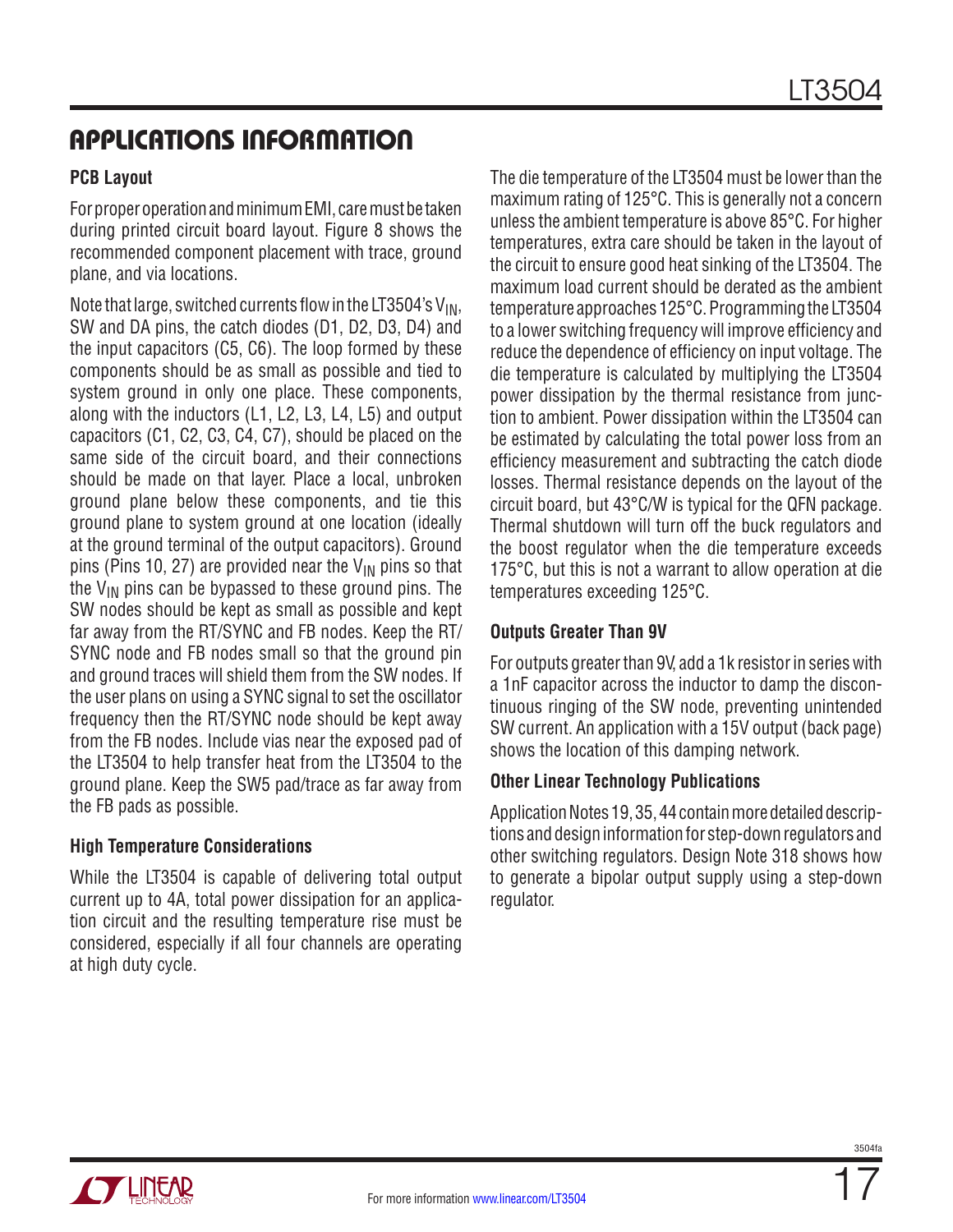

**Figure 8**

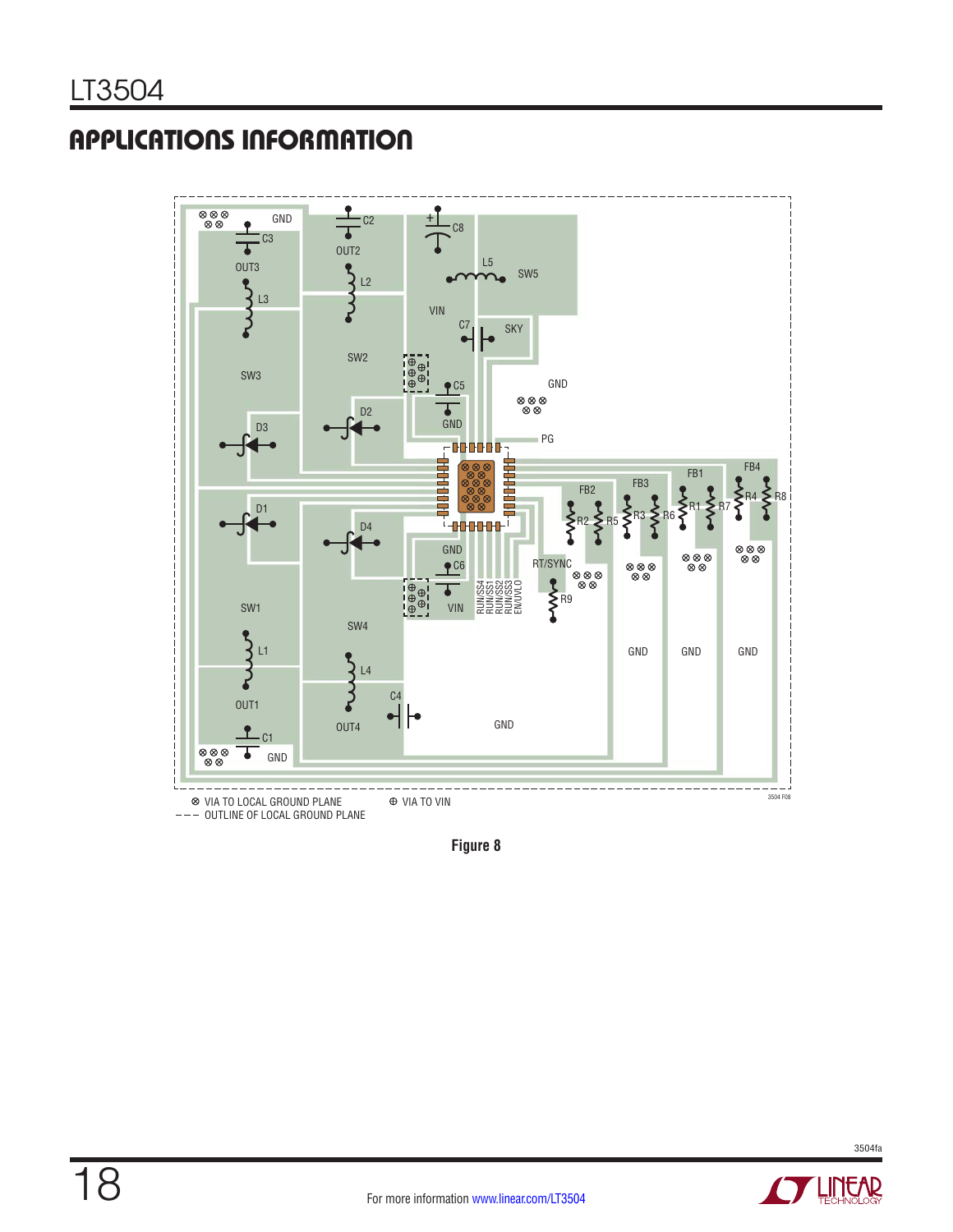#### **Overvoltage Transient Protection**

Figure 9 shows the complete application circuit for a 4-output step-down regulator with 100% duty cycle operation that withstands 180V surges. Under normal operating conditions ( $V_{IN}$  < 33V), the  $V_{SKY}$  rail supplies gate drive to MOSFET Q1, providing the LT3504 with a low

resistance path to  $V_{\text{SUPPLY}}$ . In the event that a supply surge occurs, Zener diode D1 clamps Q1's gate voltage to 36V. The source-follower configuration prevents  $V_{IN}$  from rising any further than about 33V (a  $V_{GS}$  below the Zener clamp voltage ). Figure 10 shows the LT3504 regulating all four channels through a 180V surge event without interruption.



**Figure 9. Complete Quad Buck Regulator with 180V Surge Protection**



**Figure 10. Overvoltage Protection Withstands 180V Surge**

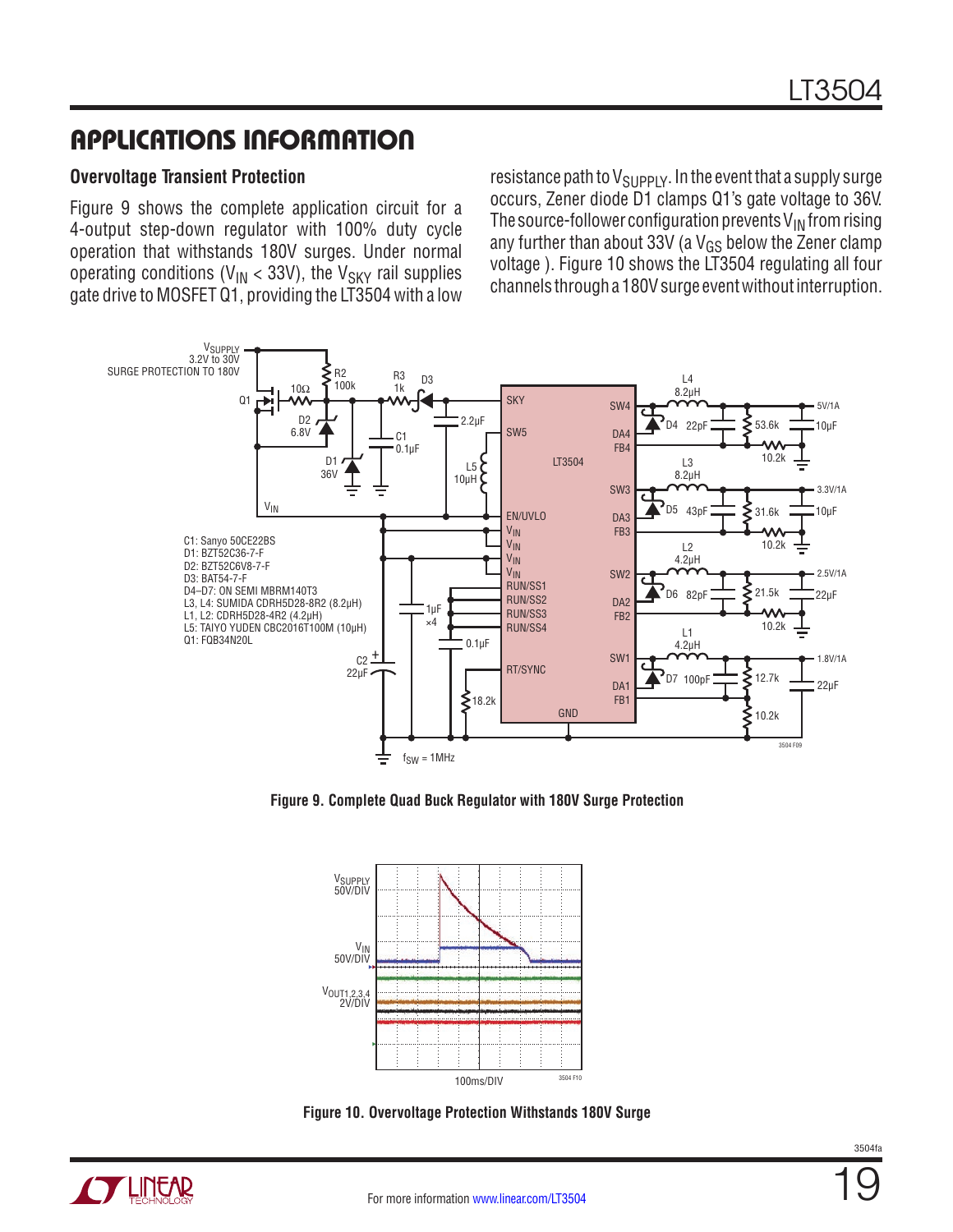Bear in mind that significant power dissipation occurs in Q1 during an overvoltage event. The MOSFET junction temperature must be kept below its absolute maximum rating. For the overvoltage transient shown in Figure 10, MOSFET Q1 conducts 0.5A (full load on all buck channels) while withstanding the voltage difference between  $V_{SUPPIY}$ (180V peak) and  $V_{IN}$  (33V). This results in a peak power of 74W. Since the overvoltage pulse in Figure 10 is roughly triangular, average power dissipation during the transient event (about 400ms) is approximately half the peak power. As such, the average power is given by:

$$
P_{AVG}(W) = \frac{1}{2} \cdot P_{PEAK}(W) = 37W
$$

In order to approximate the MOSFET junction temperature rise from an overvoltage transient, one must determine the MOSFET transient thermal response as well as the MOSFET power dissipation. Fortunately, most MOSFET transient thermal response curves are provided by the manufacturer (as shown in Figure 11). For a 400ms pulse duration, the FQB34N20L MOSFET thermal response  $Z_{\Theta, \text{JC}}(t)$  is 0.65°C/W. The MOSFET junction temperature rise is given by:

$$
T_{RISE}({}^\circ C)=Z_{\theta JC}(t)\bullet P_{AVG}(W)=24 {}^\circ C
$$

Note that, by properly selecting MOSFET Q1, it is possible to withstand even higher input voltage surges. Consult manufacturer data sheets to ensure that the MOSFET operates within its Maximum Safe Operating Area.

The application circuit start-up behavior is shown in Figure 12. Resistor R2 pulls up on the gate of Q1, forcing source-connected  $V_{IN}$  to follow approximately 3V below  $V_{\text{SUPPIY}}$ . Once  $V_{\text{IN}}$  reaches the LT3504's 3.2V minimum start-up voltage, the on-chip boost converter immediately regulates the  $V_{SKY}$  rail 4.85V above  $V_{IN}$ . Diode D3 and resistor R3 bootstrap Q1's gate voltage to the  $V_{SKY}$ , fully enhancing Q1. This connects  $V_{IN}$  directly to  $V_{SUPPLY}$ through Q1's low resistance drain-source path. It should be noted that, prior to  $V_{SKY}$  being present, the minimum input voltage is about 6.2V. However, with  $V_{SKY}$  in regulation and Q1 enhanced, the minimum run voltage drops to 3.2V, permitting the LT3504 to maintain regulation through deep input voltage dips Figure 13 shows all channels operating down to the LT3504's 3.2V minimum input voltage.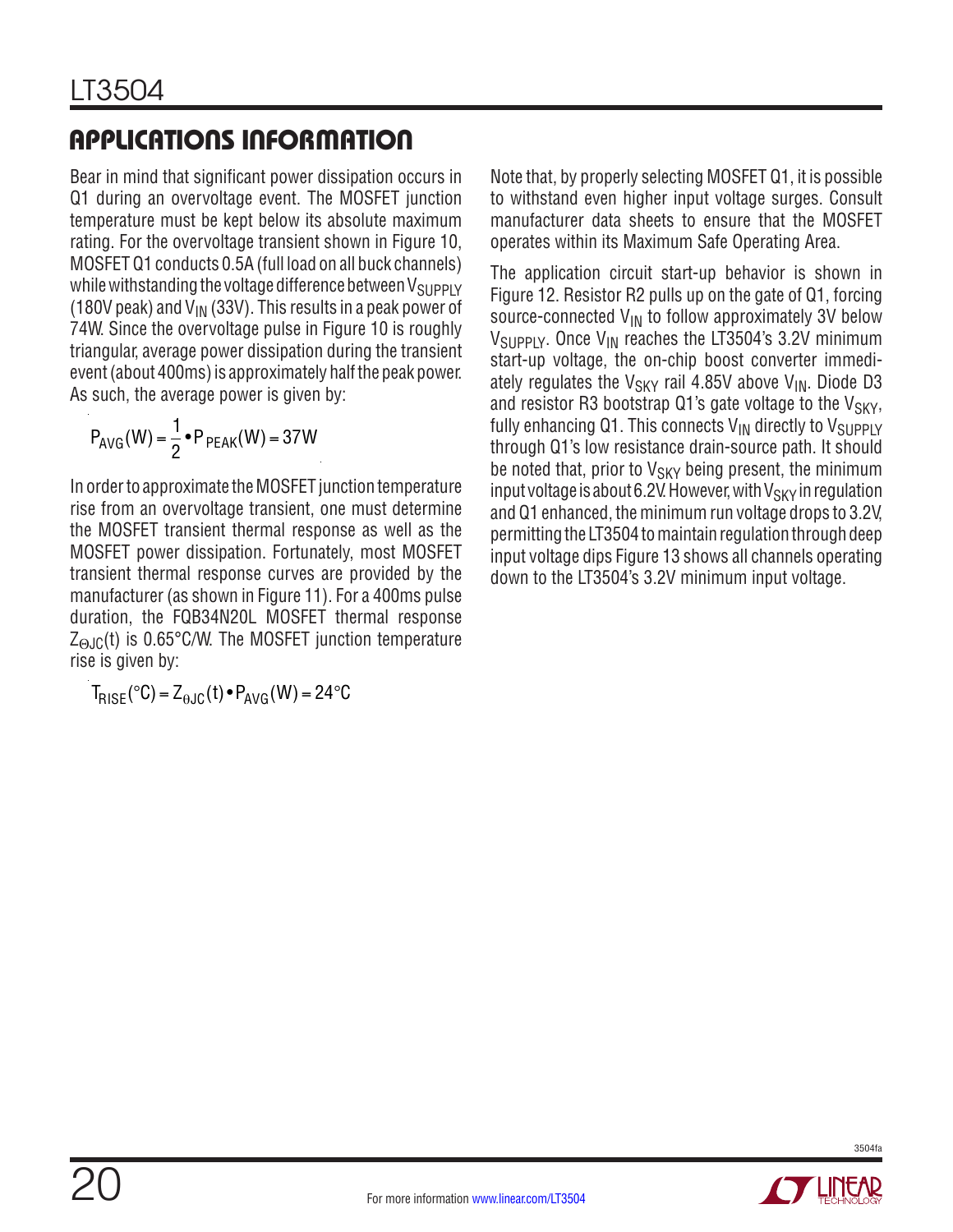

**Figure 11. FQB34N20L Transient Thermal Response**





**Figure 12. Figure 9's Start-Up Behavior Figure 13. Figure 9's Dropout Performance**

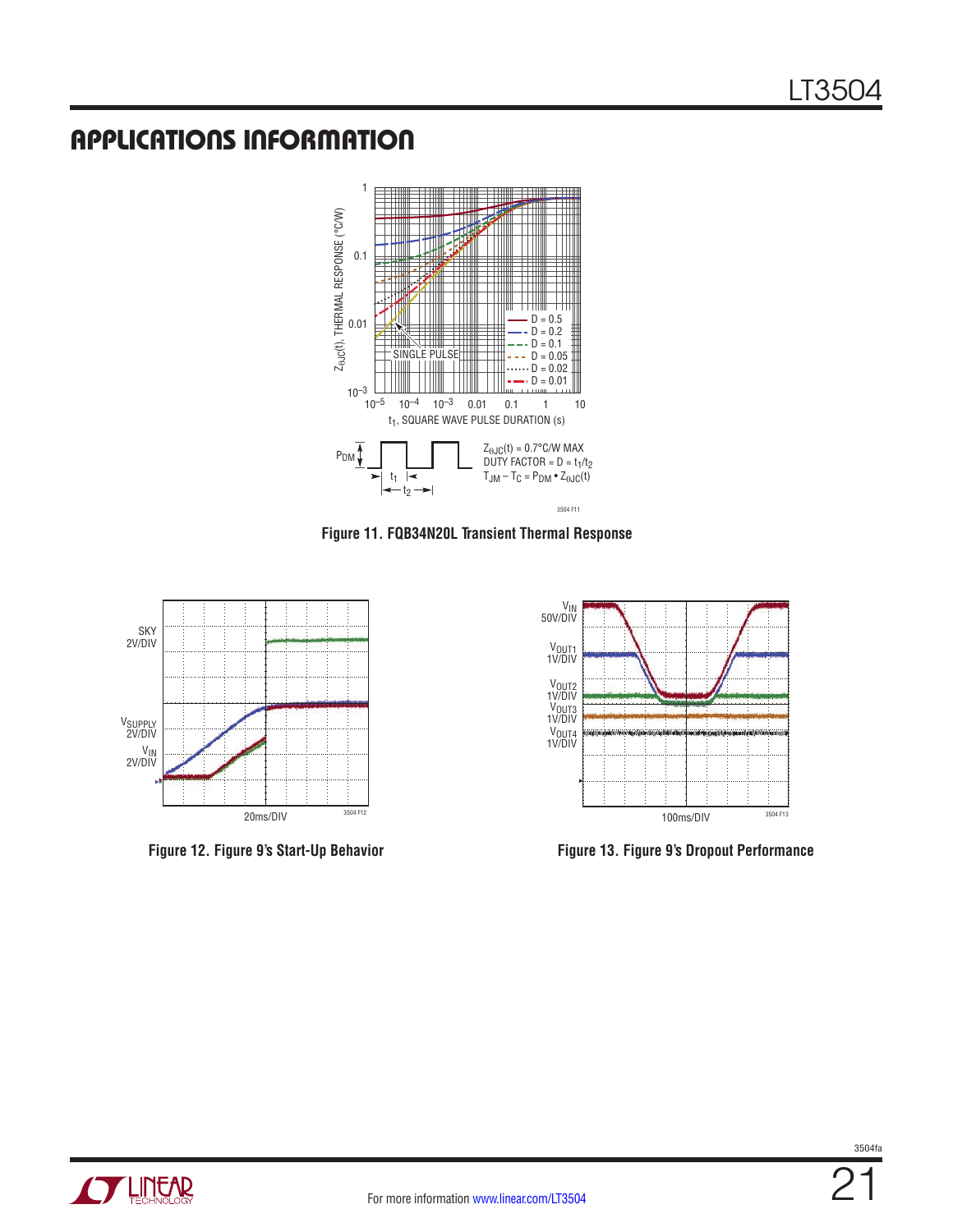### Package Description

**Please refer to http://www.linear.com/designtools/packaging/ for the most recent package drawings.**



**UFD Package**

- 
- 4. DIMENSIONS OF EXPOSED PAD ON BOTTOM OF PACKAGE DO NOT INCLUDE MOLD FLASH. MOLD FLASH, IF PRESENT, SHALL NOT EXCEED 0.15mm ON ANY SIDE
- 
- 5. EXPOSED PAD SHALL BE SOLDER PLATED 6. SHADED AREA IS ONLY A REFERENCE FOR PIN 1 LOCATION
- ON THE TOP AND BOTTOM OF PACKAGE

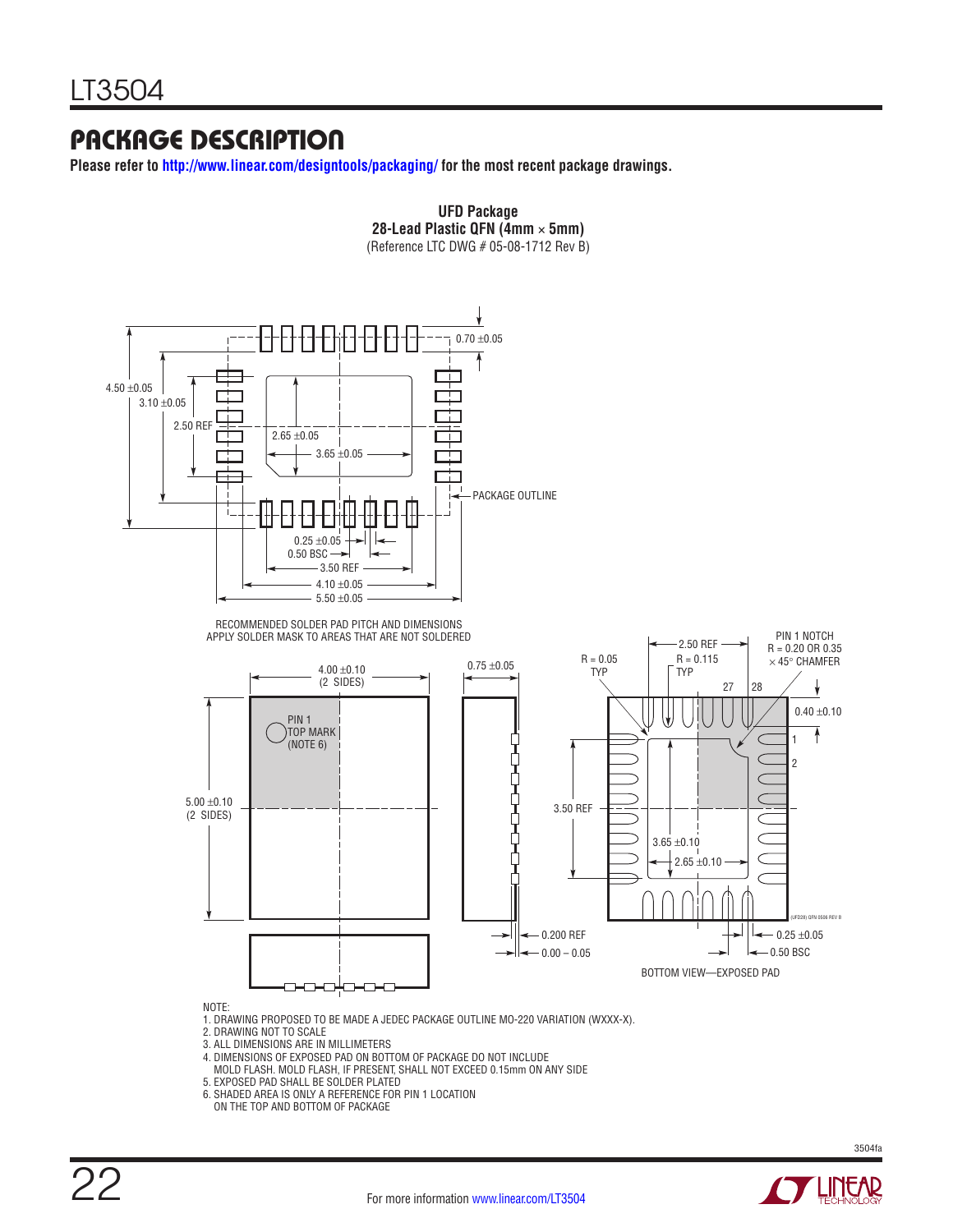# Revision History

| <b>REV</b> | <b>DATE</b> | DESCRIPTION                                                         | <b>PAGE NUMBER</b>     |
|------------|-------------|---------------------------------------------------------------------|------------------------|
|            | 7/13        | Clarified the minimum SYNC range.                                   |                        |
|            |             | Clarified the parameters in the Electrical Characteristics section. |                        |
|            |             | Added the Input Quiescent Current vs Input Voltage graph.           |                        |
|            |             | Clarified SKY capacitor maximum voltage.                            |                        |
|            |             | Clarified the Applications Information section.                     | 10, 11, 12, 13, 17, 18 |